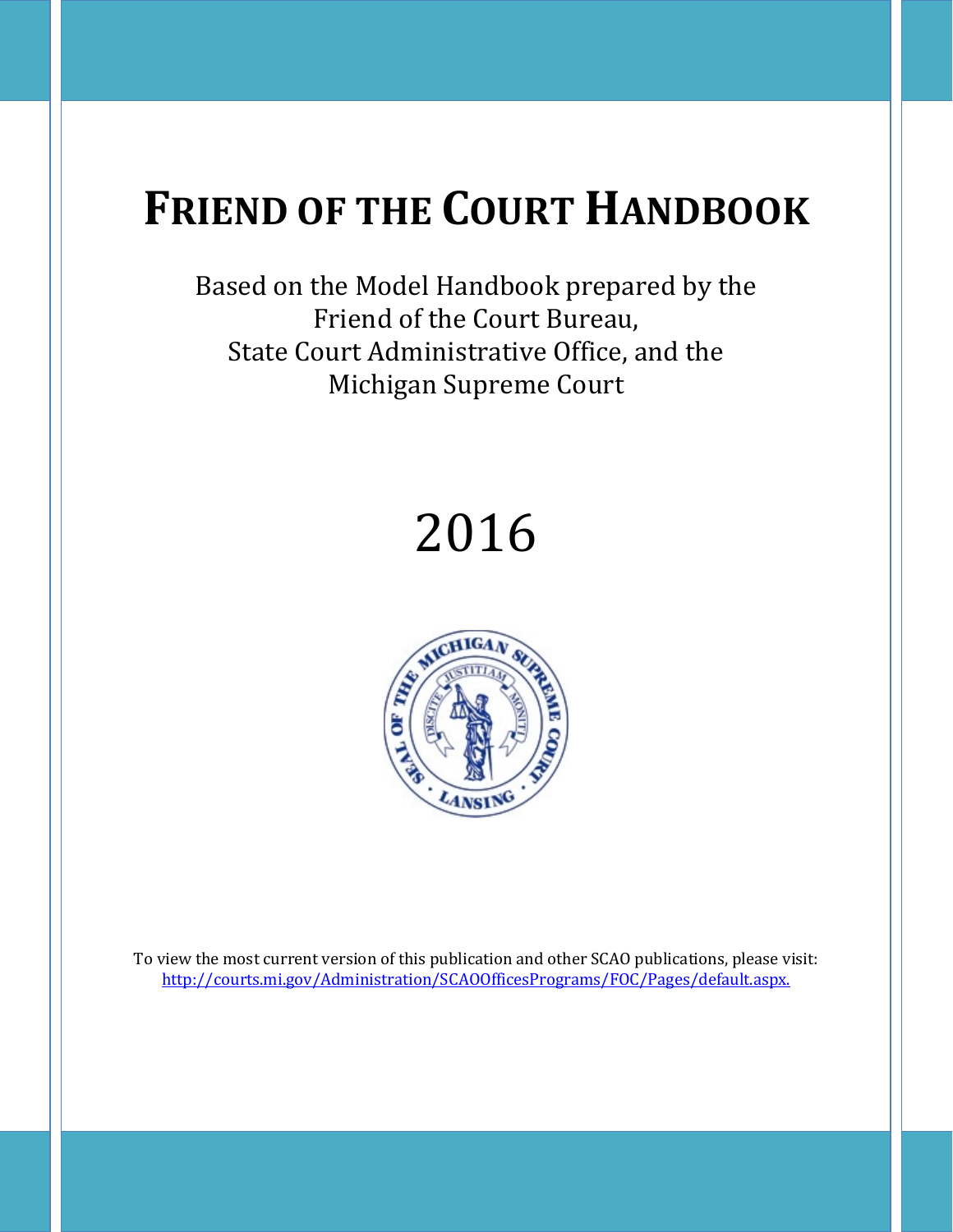## **TABLE OF CONTENTS**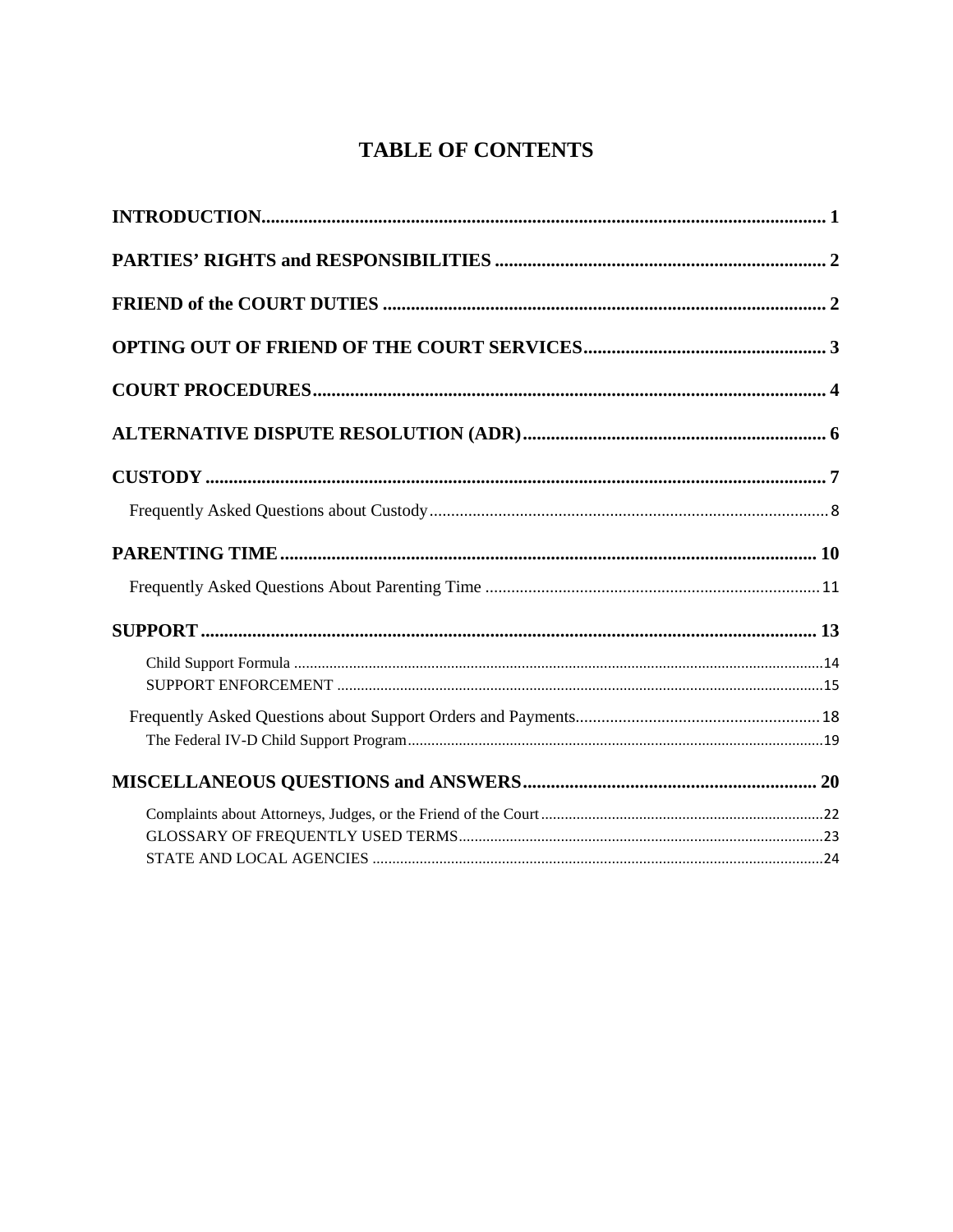## **INTRODUCTION**

<span id="page-2-0"></span>This handbook summarizes the Friend of the Court (FOC) office's duties and procedures, provides information about parties' rights and responsibilities, and describes some basic court procedures.

The circuit court's family division decides divorce, paternity, custody, and support matters. The FOC helps the court administer these types of cases. The FOC is part of the circuit court and is supervised by the chief judge.

This handbook describes the FOC's general duties. Some procedures vary by county. You may discuss any questions regarding local or statewide procedures or requirements with your local FOC office or with your attorney.

To learn some of the common family law and FOC legal terms, please refer to the glossary at the end of this handbook.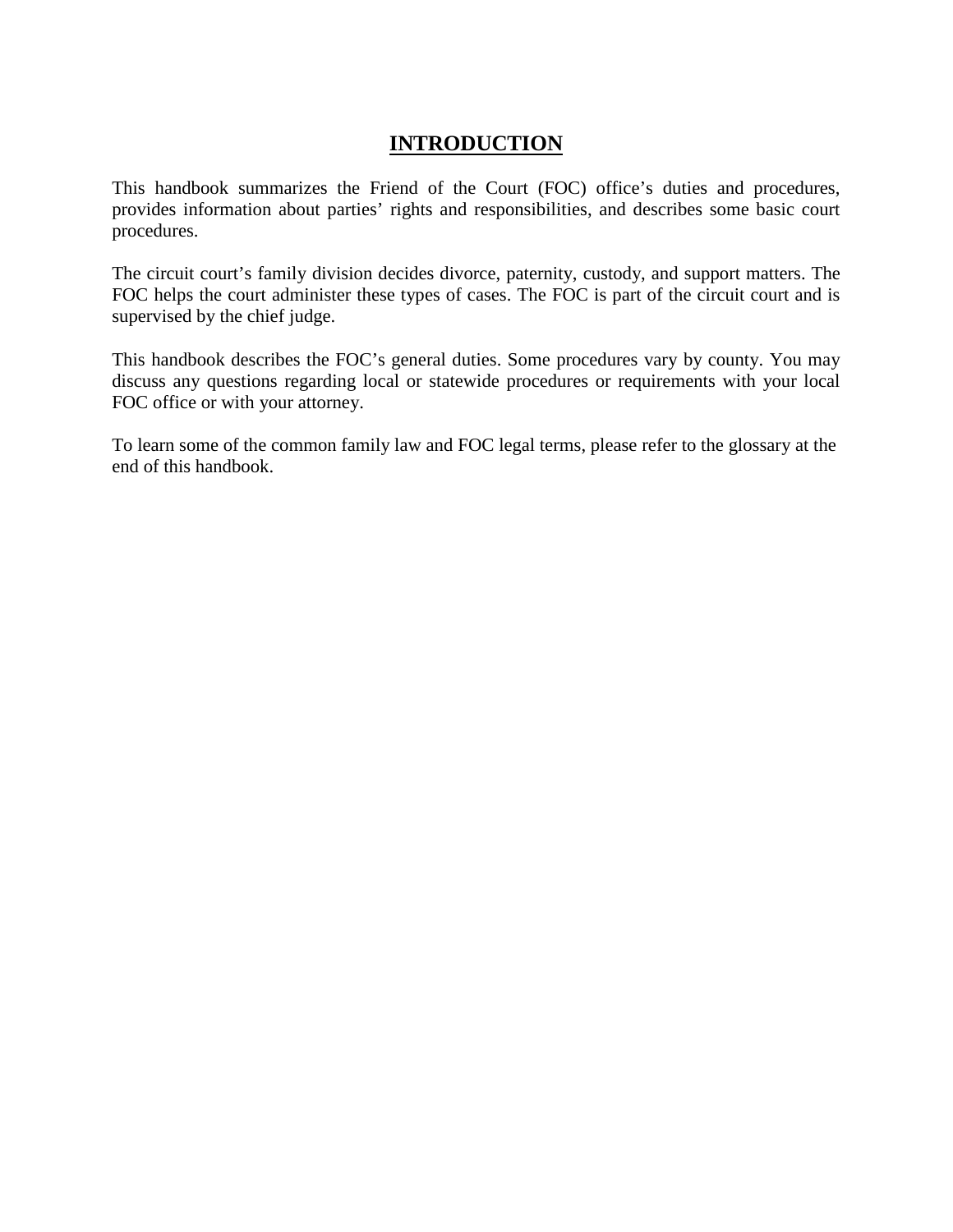## **PARTIES' RIGHTS and RESPONSIBILITIES**

#### <span id="page-3-0"></span>**Each Party has the Right to:**

- Meet with the FOC employee who is investigating custody or parenting time.
- Ask the FOC to recommend that an order for support or health insurance be modified (see *Party's Motion to Modify the Support Order.*
- File a grievance concerning an FOC employee or an FOC office procedure.
- Hire and consult an attorney.
- If the parties agree and the court approves, decline all FOC assistance ("opt-out").

#### **Each Party has the Responsibility to:**

- Provide the following information and any changes **in writing** to every FOC office that has a case involving that party:
	- o Current residential address.
	- o A single, current mailing address where all notices and documents should be sent.
	- o Current employer's (or other source of income) name, address, and telephone number.
	- o Current telephone number (residential or mobile).
	- o Occupational, recreational, or driver's licenses held, and license number(s).
	- o Social security number, unless exempt by law from disclosing that number.
	- o Current address of children.
	- o Current information regarding health care coverage that is available to either party as a benefit of employment, or that either party purchases directly from an insurer.
	- o Provide other information required by law to help the FOC carry out its duties.
	- o Obey all court orders.

## **FRIEND of the COURT DUTIES**

<span id="page-3-1"></span>An FOC office performs the following duties:

- When directed by the judge, the office investigates and makes recommendations to the court regarding:
	- <sup>o</sup> Custody.
	- <sup>o</sup> Parenting time.
	- Child support and medical support.
- Offers voluntary alternative dispute resolution (ADR) services to help settle disagreements about custody or parenting time.
- In cooperation with the Michigan State Disbursement Unit (MiSDU), the FOC collects, records, and distributes support payments as ordered by the court.
- Assists the court with enforcing orders of custody, parenting time, and support.
- Provides forms that parties may use to file motions and responses regarding custody, parenting time, support, change of domicile, and repayment plans.
- Informs the parties of the availability of joint custody.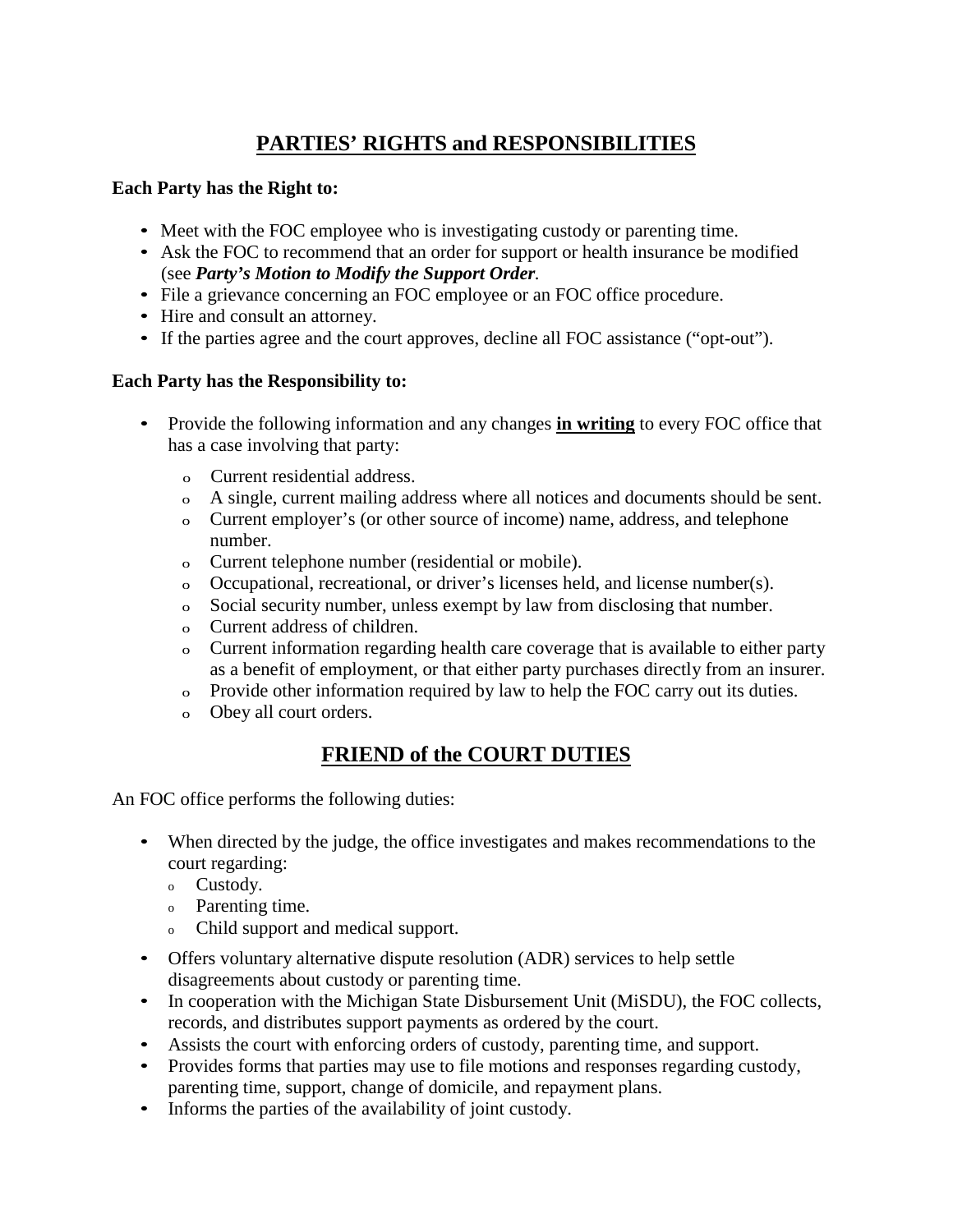The FOC has **no** authority to:

- Investigate criminal activity or abuse and neglect (but its employees in their professional capacity must report abuse and neglect).
- Change an order.
- Give legal advice.

<span id="page-4-0"></span>Local FOC offices work with the Office of Child Support (OCS) and the Prosecuting Attorney's (PA) office to administer certain aspects of Michigan's child support program under the child support requirements of the federal Social Security Act.

## **OPTING OUT OF FRIEND OF THE COURT SERVICES**

Parties who agree that they do not need the FOC's services do not have to use them in certain circumstances. They may file a joint motion to opt-out and, if the court approves the motion, the parties must then deal with each other directly. Before the court approves a motion to opt-out, the parties must file a document that shows they are voluntarily giving up FOC services.

If an opt-out motion is filed at the same time as the complaint that starts the case, the court must order the FOC not to open a case file unless one or more of the following is true:

- A party is eligible for "Title IV-D Services" because the party receives or has received in the past "public assistance" (please see the glossary for definitions).
- A party has applied for Title IV-D Services.
- A party has asked the FOC to open a case file.
- There is evidence of domestic violence or bargaining inequality, and evidence that the opt-out request is against the best interests of a party or the child.

After the FOC has opened a case, the parties may file an opt-out motion requesting the court to order the FOC to close its file. The court will issue the order unless one or more of the following are true:

- A party objects to the closure.
- A party is receiving public assistance.
- Within the past 12 months, a support arrearage has existed, a custody or parenting-time violation has occurred, or a party has asked the FOC to reopen its case file.
- There is evidence of domestic violence or bargaining inequality coupled with evidence that the request is against the best interests of a party or the child.
- The parties have not filed a document with the court, signed by each party, that acknowledges the FOC services that the parties are choosing to give up.

Parties who opt-out of the FOC's services must administer and enforce the court's order on their own. To assure a proper accounting of support payments and that they are considered in future proceedings, parties may make support payments through the MiSDU even after an FOC case file closes.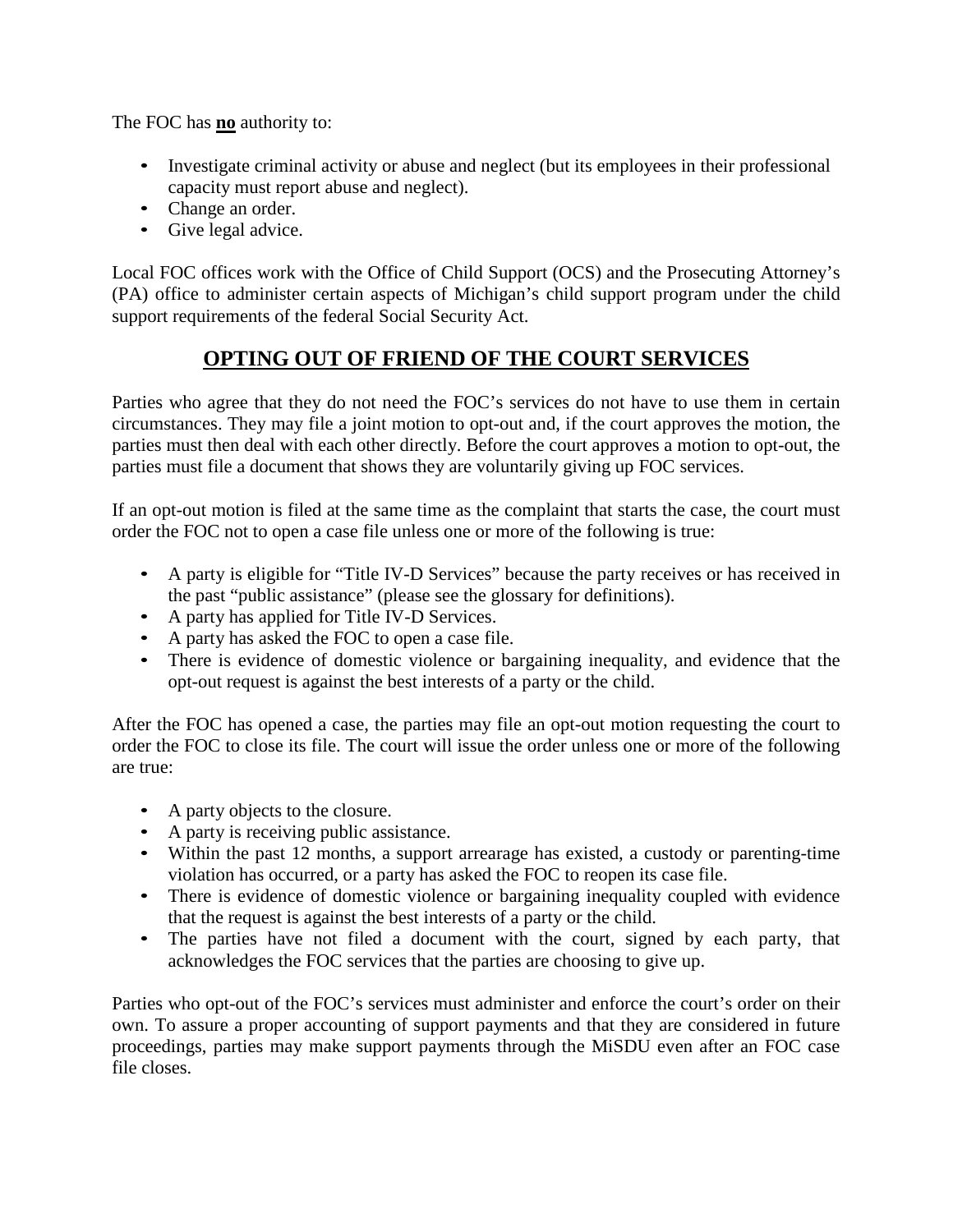If at any time a party applies for public assistance, requests any service from the FOC, or requests that a case be reopened, the FOC will reopen the case file. In these situations, the court may request that a party or the FOC prepare a written order to reopen the case.

## **COURT PROCEDURES**

#### <span id="page-5-0"></span>**Starting a Case**

A party who wants to start a court case must follow Michigan Court Rules and Michigan law. Most people will want to be represented by an attorney.

#### **Plaintiff's Complaint**

A case begins when a person (the plaintiff) requests the court's assistance by filing a "complaint" that asks the court to decide a dispute between the plaintiff and the other party (the defendant). The plaintiff may ask the court to do any of the following:

- Grant a divorce.
- Review the case to determine if an order for child support (including medical support) or spousal support is appropriate.
- Establish paternity.
- Establish custody of a child with one (or both) parties.
- Establish each party's parenting time with a child.

#### **Service**

The plaintiff must arrange for the defendant to be served with a summons and the complaint. The summons tells the defendant to answer the complaint. When minor children are involved, or if spousal support is ordered, this handbook must also be given to the defendant.

#### **Defendant's Answer to the Complaint**

The defendant has 21 days to answer the complaint. If the defendant does not answer within 21 days, the judge may enter an order granting the plaintiff's requests.

#### **Hearings**

After both a complaint and an answer have been filed, the court usually holds a hearing to obtain the information it needs to decide the case. At the hearing, the parties may tell the court what they want it to decide; of course, the court is not bound by parties' recommendations. Either party may file a motion asking the court to decide custody, parenting time, and support issues.

#### *Court Orders*

After the court decides the case, it must sign a written order summarizing its decision. The court may require that a party or his or her attorney prepare the order for the court. No matter who prepares the order, it is not enforceable until a judge signs it and it is filed with the county clerk.

If a party disagrees with an order, the party may file a motion for a rehearing (by the judge who issued the order) or file an appeal to a higher court. A party cannot change a court order by filing a grievance or by complaining to other government agencies.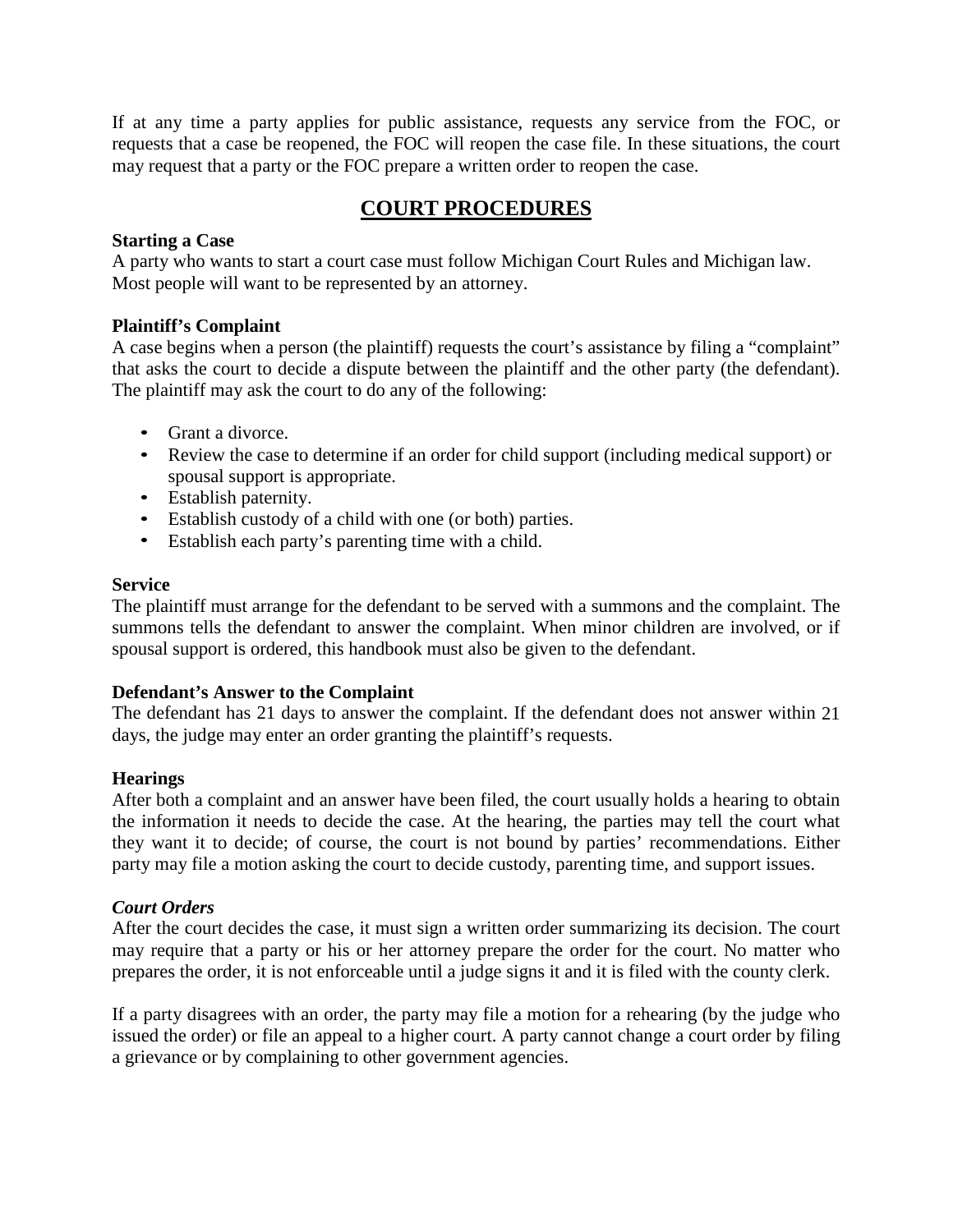#### *Preliminary Orders*

Courts sometimes enter temporary orders that remain in effect only until the parties have an opportunity to present more detailed evidence and arguments at a hearing.

#### *Ex Parte Orders*

A judge will enter an ex parte order (an order entered without first hearing from all parties) when the judge believes serious harm will occur if the judge waits before issuing the order.

Ex parte orders are usually intended to keep a situation stable until the judge can hear from both parties. A party who disagrees with an ex parte order may file a written objection to the order or file a motion asking the court to change or cancel the order; but the ex parte order will remain in effect until it is changed by the court.

When an ex parte order involves an issue of custody, parenting time, or support, a party may file a written objection within 14 days of the order being issued. If a party files an objection, the FOC will try to help the parties settle the dispute without going to court. If the parties cannot agree, the FOC will provide forms and instructions for unrepresented parties to schedule a court hearing.

See [http://courts.mi.gov/Administration/SCAO/Forms/courtforms/domesticrelations/general](http://courts.mi.gov/Administration/SCAO/Forms/courtforms/domesticrelations/generalfoc/foc61.pdf) [foc/foc61.pdf](http://courts.mi.gov/Administration/SCAO/Forms/courtforms/domesticrelations/generalfoc/foc61.pdf) and

[http://courts.mi.gov/Administration/SCAO/Forms/Pages/Domestic-Relations.aspx.](http://courts.mi.gov/Administration/SCAO/Forms/Pages/Domestic-Relations.aspx)

#### *Temporary and Final Orders*

After a court decides a motion challenging an ex parte order, the court will enter a temporary order the parties must follow until a final judgment (or a modified temporary order) is entered.

Only a court can change an order (including custody, parenting time, and support judgments); the FOC cannot. Normally, a court will change an order if both parties agree to the change. Otherwise, a court will change an order only after a party (or the FOC) files a motion and the court holds a hearing on the motion.

Even if the parties agree to change a court order, the court and the FOC cannot follow the new agreement until the judge signs a new order that approves the agreement.

Sometimes, the law requires the FOC to ask the court to change an order. See *Parenting Time Enforcement* and *Modification of a Child Support Order* later in this handbook.

#### **Referee Decisions**

A referee is not a judge, but performs some tasks on behalf of the judge who presides over the case. The chief circuit court judge may appoint a referee to hear testimony and arguments on any issue in a domestic relations case except spousal support (alimony). Only a judge may hear testimony and arguments on spousal support.

A referee only recommends a resolution to the judge.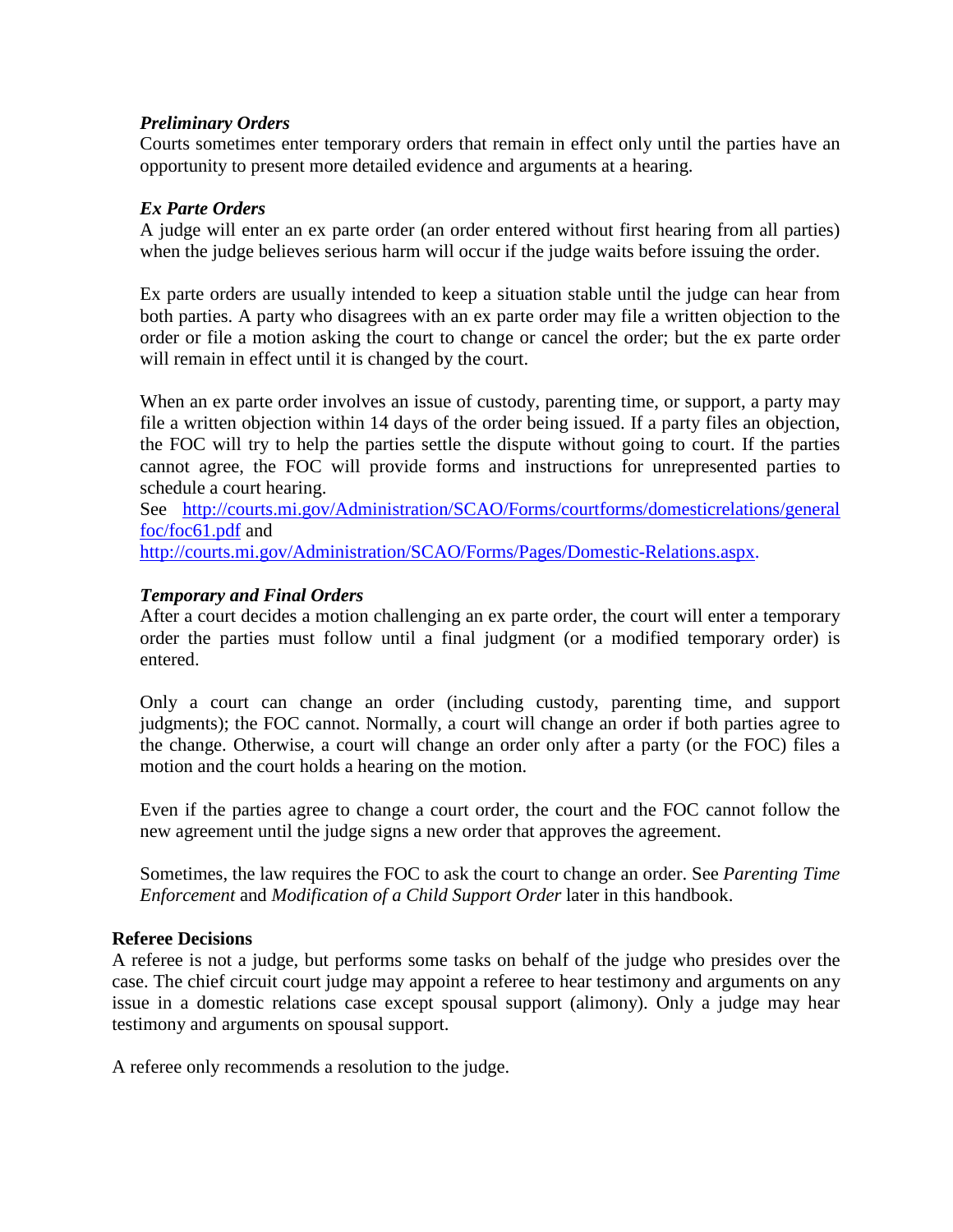A referee's recommendation will become a court order if no party files a written objection with the court clerk within 21 days after the referee serves a recommendation on the parties, or (if a party objects) only after the court holds a hearing and the judge decides to approve and sign the referee's recommended order. The court may make the referee's recommended order effective temporarily – until the time to object to the order expires or until the judge hears an objection at a new hearing.

Parties may wish to consult an attorney for more information on how to object to a referee's recommendation and how to request a hearing before a judge. Some FOC offices will provide written instructions that explain how to file an objection.

#### **Reconciliations and Dismissals**

Not every domestic relations case ends with the parties divorced or separated. If the parties are trying to work out their differences and no longer wish to have an order in their case enforced, they may file a motion asking the court not to enforce the order.

If the parties wish to stop all further action in a case, they must file a proposed order of dismissal with the court and provide a copy to the FOC. If the state of Michigan provided financial assistance to the parties' children or spouse while the case is pending or the payer has other debts under the order, the payer may be required to pay any previously ordered amounts before the case can be dismissed.

## **ALTERNATIVE DISPUTE RESOLUTION (ADR)**

<span id="page-7-0"></span>Parties involved in a domestic relations case may participate in ADR, which will allow them to settle a case without further court involvement. In addition to parents, ADR may sometimes involve grandparents and other third parties. Parties often find this rewarding because they make the decisions, instead of the court. The court must still enter an order, but the court order will usually reflect the parties' agreement.

Check with your local FOC office to find out what types of ADR services are available. The next few sections summarize different kinds of ADR.

#### **Friend of the Court Domestic Relations Mediation**

The FOC offers mediation services to help parents resolve custody and parenting time disputes, which are the only two issues that the FOC is allowed to mediate.

FOC mediation is voluntary, meaning that both parties must agree to participate. If the parties reach an agreement during mediation, the mediator can put it into writing. The parties may review this agreement with their attorneys. The agreement can be made a court order.

FOC mediators who are employed in a professional capacity must report suspected child abuse and/or neglect. Also, FOC mediators who suspect domestic violence must report it to the proper authorities. All other matters discussed during mediation are confidential.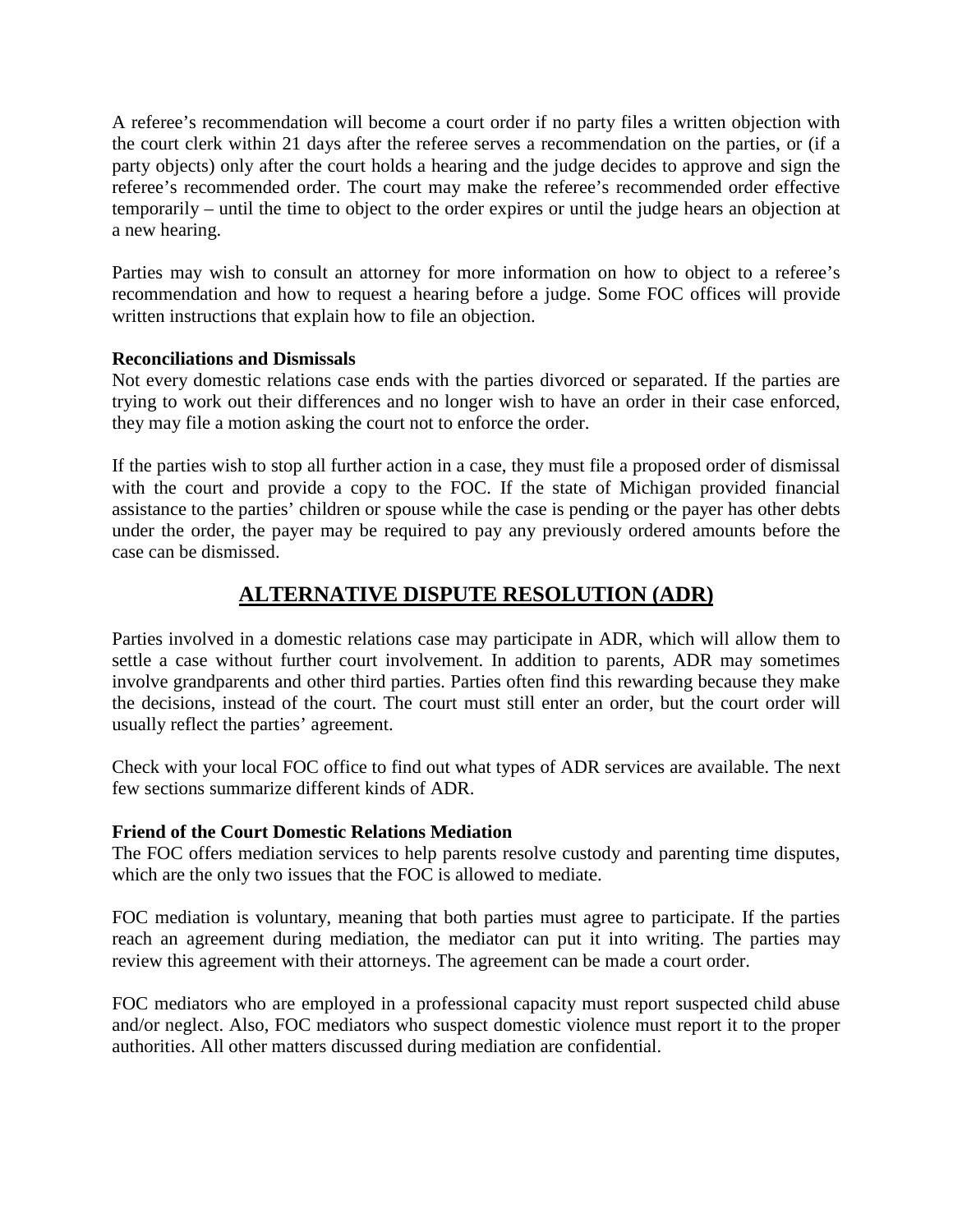An FOC employee who acts as a mediator may not share information about what happened during mediation, except for what is stated in the parties' signed agreement. The mediator cannot later in the same case, enforce an order, investigate an allegation, or serve as a referee regarding any other issues in that case.

#### **Court Rule Domestic Relations Mediation**

The court may refer family matters to mediation under MCR 3.216 if the parties agree, or if the judge orders mediation on a party's motion, or on the court's own initiative.

Unlike the FOC mediation summarized above, court rule mediation is not necessarily voluntary and is not limited to only custody or parenting-time issues. The court may order mediation for any disputed issue. The parties may agree to have the case mediated by any person who has the qualifications specified in the court rule. If the parties cannot agree on a mediator, the court's ADR clerk will assign one from a list of qualified mediators. The person who performs court rule mediation is entitled to a reasonable fee. The parties usually share that expense equally.

Court rule mediation is mandatory. The parties must attend the mediation sessions and they may bring their attorneys. Any information they share with the mediator is confidential.

If the parties reach agreement during mediation, the parties must sign a written agreement. The parties must then have the mediation agreement entered as a court order.

#### **Conciliation**

Conciliation is a process in which an FOC employee assists the parties, usually at the beginning of a case, to reach an agreement. Absent an agreement, the FOC employee may prepare a recommendation for a court order. Information gathered during conciliation may be used by the court later in other proceedings.

#### **Joint Meeting**

The Support and Parenting Time Enforcement Act allows the FOC to use joint meetings to resolve custody, parenting time, and support disputes.

Joint meetings are similar to conciliation, but they occur *after* an order is entered to resolve a parenting-time complaint (usually when a parent is denied access to his or her child). Following a joint meeting, the FOC employee may recommend a court order, which the court may enter if neither party objects to it.

#### **CUSTODY**

<span id="page-8-0"></span>There are many kinds of custody arrangements. For any arrangement, the court decides who will make the major decisions about each child. The court also decides how much time the child will spend with each parent.

Parents are encouraged to reach their own custody agreements. When parents cannot agree, the court analyzes the "best interests of the child" factors listed in the Michigan Child Custody Act at a hearing, during which the parents may present evidence and arguments about each factor.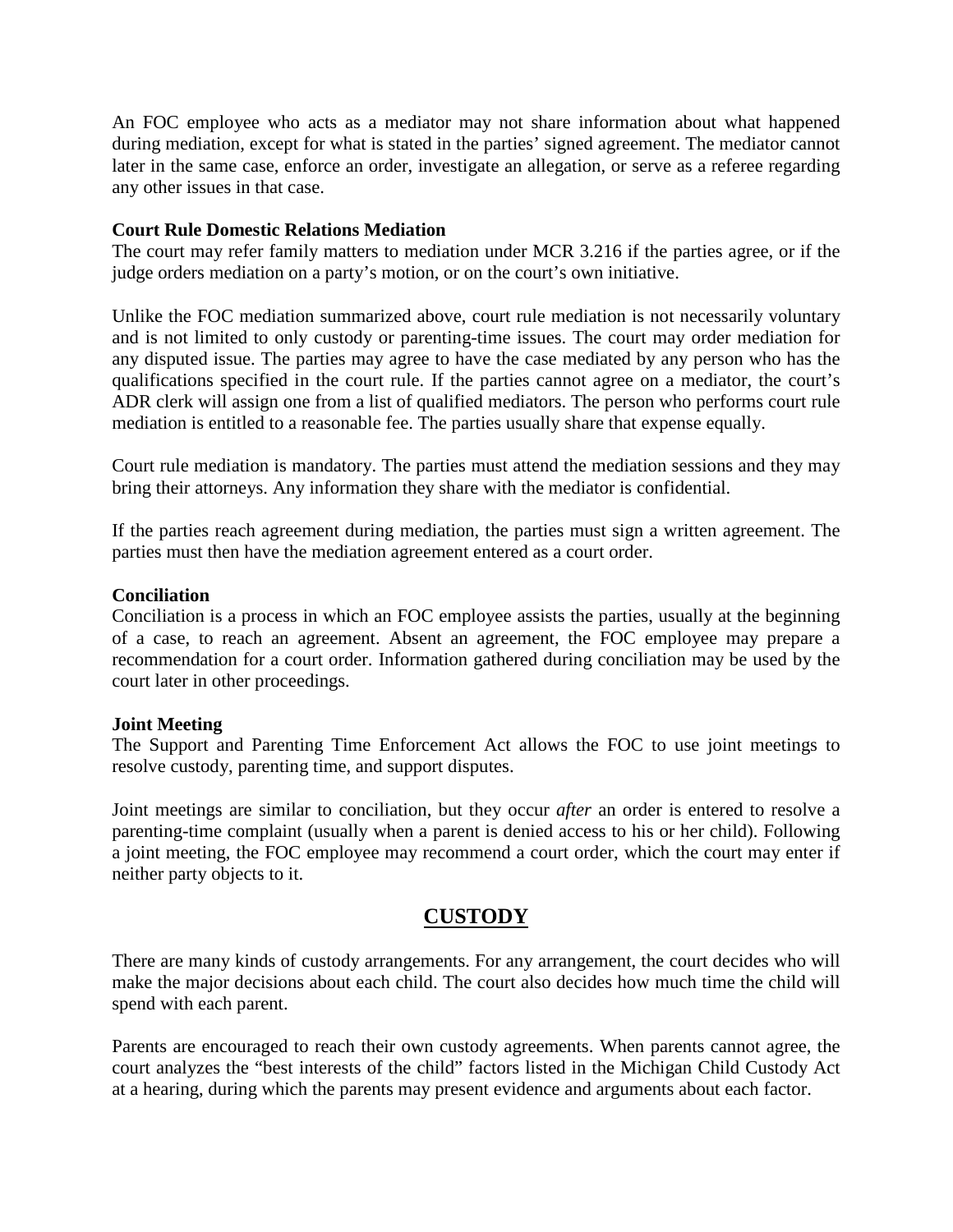At a parent's request, the court must consider ordering joint custody. "Joint custody" means either the child resides alternatively for specific periods with each parent, or the parents share decision-making authority for important decisions affecting the welfare of the child, or both.

If both parents agree to a joint custody arrangement, the court must order it unless the court determines that joint custody is not in the "best interests of the child." The court must state its reasons for granting or denying the request for joint custody.

The court may also consider joint custody even if neither parent has requested it. A court must consider both the "best interests" factors and also whether the parents will be able to cooperate and usually agree on important decisions affecting their child's welfare.

If the court determines that a child's interests are not adequately represented in the custody proceedings, the court may appoint a lawyer guardian ad litem to represent the child. The court may require the parties to pay the lawyer guardian ad litem's fees.

<span id="page-9-0"></span>For more information about child custody issues, see *Michigan Custody Guidelines* at: [http://courts.mi.gov/Administration/SCAO/Resources/Documents/Publications/Manuals/focb/cus](http://courts.mi.gov/Administration/SCAO/Resources/Documents/Publications/Manuals/focb/custodyguideline.pdf) [todyguideline.pdf.](http://courts.mi.gov/Administration/SCAO/Resources/Documents/Publications/Manuals/focb/custodyguideline.pdf)

## **Frequently Asked Questions about Custody**

#### *Can custody be changed if both parents agree?*

Yes. But the judge must approve and sign a new order before it takes effect.

#### *Do I need an attorney to file a motion to change custody?*

No. You may file the motion on your own, and the FOC will provide the forms and instructions you will need. Forms are at: [http://courts.mi.gov/Administration/SCAO/Forms/courtforms/](http://courts.mi.gov/Administration/SCAO/Forms/courtforms/domesticrelations/custody-parentingtime/foc87.pdf) [domesticrelations/custody](http://courts.mi.gov/Administration/SCAO/Forms/courtforms/domesticrelations/custody-parentingtime/foc87.pdf)**-**[parentingtime/foc87.pdf.](http://courts.mi.gov/Administration/SCAO/Forms/courtforms/domesticrelations/custody-parentingtime/foc87.pdf)

The court will expect you to follow the same rules that an attorney must follow. There are many complex issues in a custody case and most people prefer to have an attorney represent them. The FOC cannot file a motion for you, provide you with an attorney, or tell you what to say in the motion.

#### *If a motion for custody has been filed, and the parents cannot reach an agreement on their own, what will the FOC do?*

The FOC must:

- Offer ADR services to the parties.
- Investigate custody issues and file a report and recommendation if there has been a change in circumstances and if the judge directs, based on the "best interests of the child" factors listed in the Michigan Child Custody Act.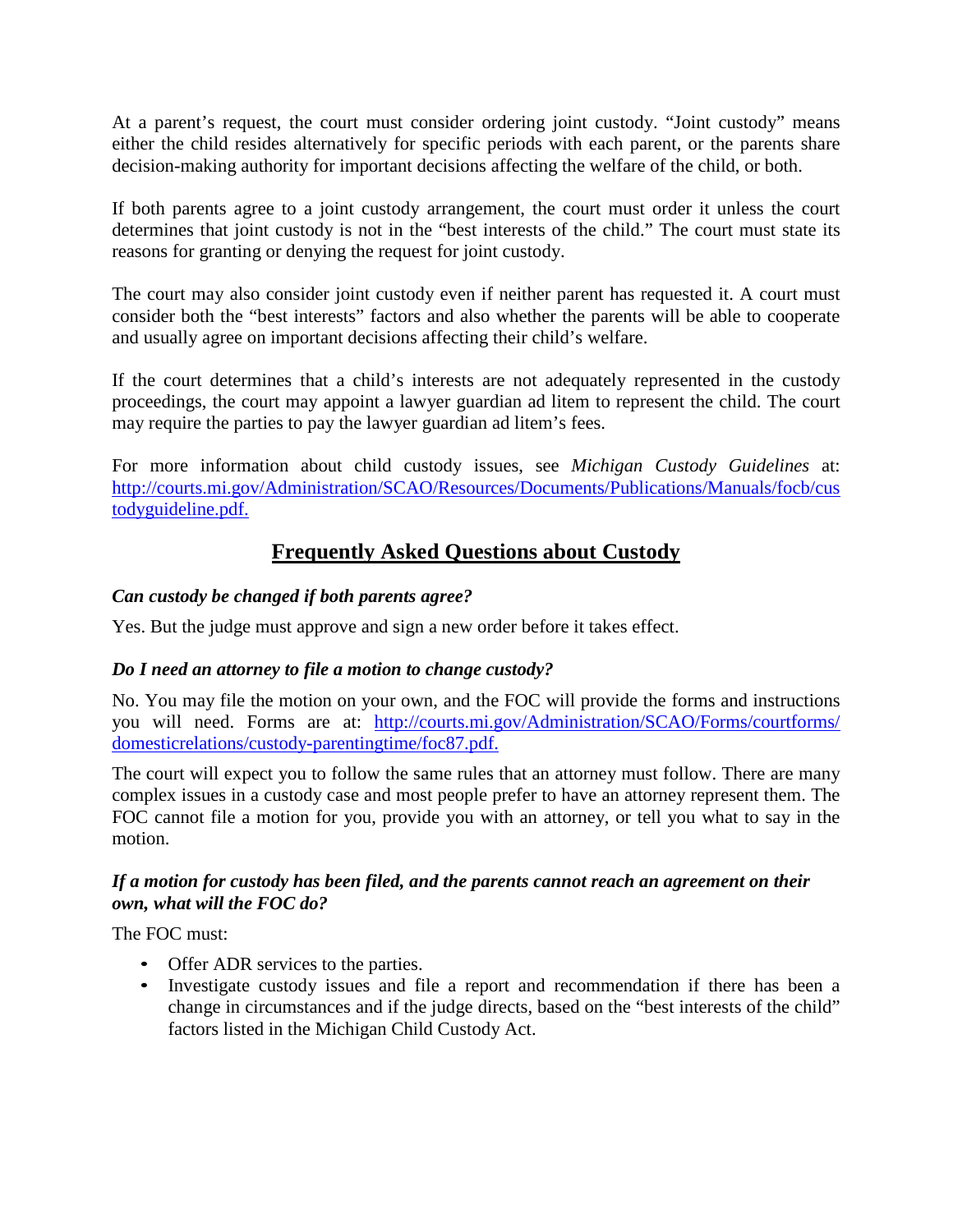#### *May I receive a copy of the FOC's custody report and recommendation?*

Yes. The FOC must give each party or the party's attorney a copy of the report, including the recommendation and a summary of the information used in making the recommendation. *Is there a cost for the custody investigation?*

The FOC office may charge parties in a dispute an amount for the expense of conducting an investigation and making a report if the party requests the investigation.

#### *What happens if the other parent does not follow the order to return the child to me?*

- You can ask the FOC office to enforce the order.
- You or your attorney may file a motion and ask the court to enforce the order.
- If you believe the other parent will not return the child, you may contact the police or the prosecuting attorney and ask either to file a parental kidnapping charge.

#### *How do I enforce the custody order if the other parent takes our child to another country?*

When a child who is a United States citizen is illegally kept outside of this country, the United States Department of State Office of Children's Issues will work with the local U.S. embassy and the other country's government to assist the lawful parent. However, the State Department cannot force the other parent to obey a court order. If the parents cannot reach an agreement, this kind of child custody dispute often must be resolved by judicial proceedings in the country where the child and the other parent are living. The State Department will help the lawful parent file the appropriate documents with the foreign authorities. It also will monitor and report on the foreign judicial or administrative proceedings.

The Child Custody Act requires that parenting-time orders prohibit exercising parenting time in a nation that is not a party to the Hague Convention on the Civil Aspects of International Child Abduction, unless both parents provide the court with their written consent.

A parent may contact the Office of Children's Issues at the United States Department of State at the following address:

> United States Department of State Bureau of Consular Affairs Office of Children's Issues, SA-29 2201 C Street, NW Washington, DC 20520

Phone: 202-501-4444 or 1-888-407-4747 (toll free)

The State Department's website is at: [Travel.State.Gov/childabduction.](http://travel.state.gov/childabduction)

#### *Can the FOC investigate child abuse or neglect?*

The FOC does not have authority to investigate abuse or neglect. However, FOC employees employed in a professional capacity are required to report suspected child abuse and neglect.

If you suspect abuse or neglect, you should immediately contact the Child Protective Services (CPS) division of the Department of Health and Human Services (DHHS) at 855-444-3911.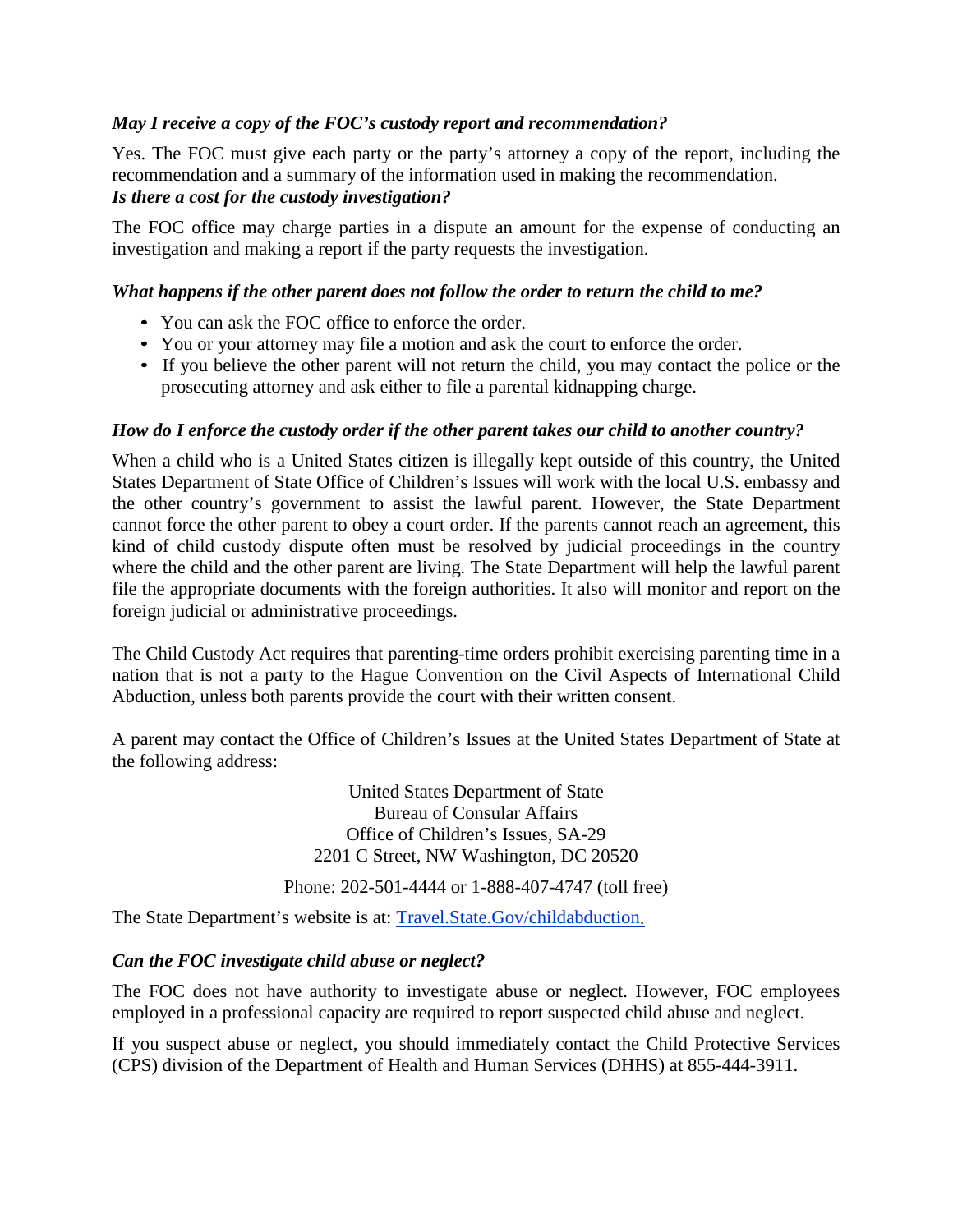A judge may consider abuse or neglect when deciding custody or parenting time. A party should inform the FOC of any concerns about abuse or neglect if the FOC is investigating custody or parenting time. Both the judge and the FOC will rely on Child Protective Services to investigate and evaluate the abuse or neglect allegations.

#### *May I enroll my child in my local school, even though my child lives in another school district with the other parent most of the time?*

<span id="page-11-0"></span>When the parents live in different school districts, Michigan law allows a child to attend a school in either district, regardless of which parent has custody.

## **PARENTING TIME**

A parenting-time order specifies when a child will spend time with each parent. A parent is responsible for all routine decisions that affect the child during his or her parenting time. The Michigan Child Custody Act states:

Parenting time shall be granted to a parent in a frequency, duration, and type reasonably calculated to promote a strong relationship between the child and the parent granted parenting time. If the parents of a child agree on parenting time terms, the court shall order the parenting time terms . . . [unless it is shown] that the parenting time terms are not in the best interests of the child. A child has a right to parenting time with a parent unless it is shown on the record by clear and convincing evidence that it would endanger the child's physical, mental, or emotional health. [MCL 722.27a(1)–(3).]

The statute lists factors the judge may consider to determine the frequency, duration, and type of parenting time. [MCL 722.27 $a(6)(a)-(i).$ ]

The State Court Administrative Office's Parenting Time Guidelines are available on the Michigan Supreme Court's website at: [http://courts.mi.gov/Administration/SCAO/Resources/](http://courts.mi.gov/Administration/SCAO/Resources/Documents/Publications/Manuals/focb/pt_gdlns.pdf) [Documents/Publications/Manuals/focb/pt\\_gdlns.pdf.](http://courts.mi.gov/Administration/SCAO/Resources/Documents/Publications/Manuals/focb/pt_gdlns.pdf)

Some counties have guidelines that are posted at: [http://courts.mi.gov/Administration/SCAO/](http://courts.mi.gov/Administration/SCAO/OfficesPrograms/FOC/Pages/Parenting-Time-Guideline.aspx) [OfficesPrograms/FOC/Pages/Parenting-Time-Guideline.aspx.](http://courts.mi.gov/Administration/SCAO/OfficesPrograms/FOC/Pages/Parenting-Time-Guideline.aspx) (Contact your local FOC office to find out about local guidelines if your county is not posted.)

In some situations, you may resolve parenting time issues and disagreements through ADR. Contact your local FOC office to determine what ADR services are available.

#### **Enforcement**

The FOC must enforce parenting time orders. The FOC office usually starts enforcement when it receives a written complaint stating specific facts that show a party violated a custody or parenting time order.

The FOC may decline to enforce if:

(1) the violation occurred more than 56 days before the complaint is made;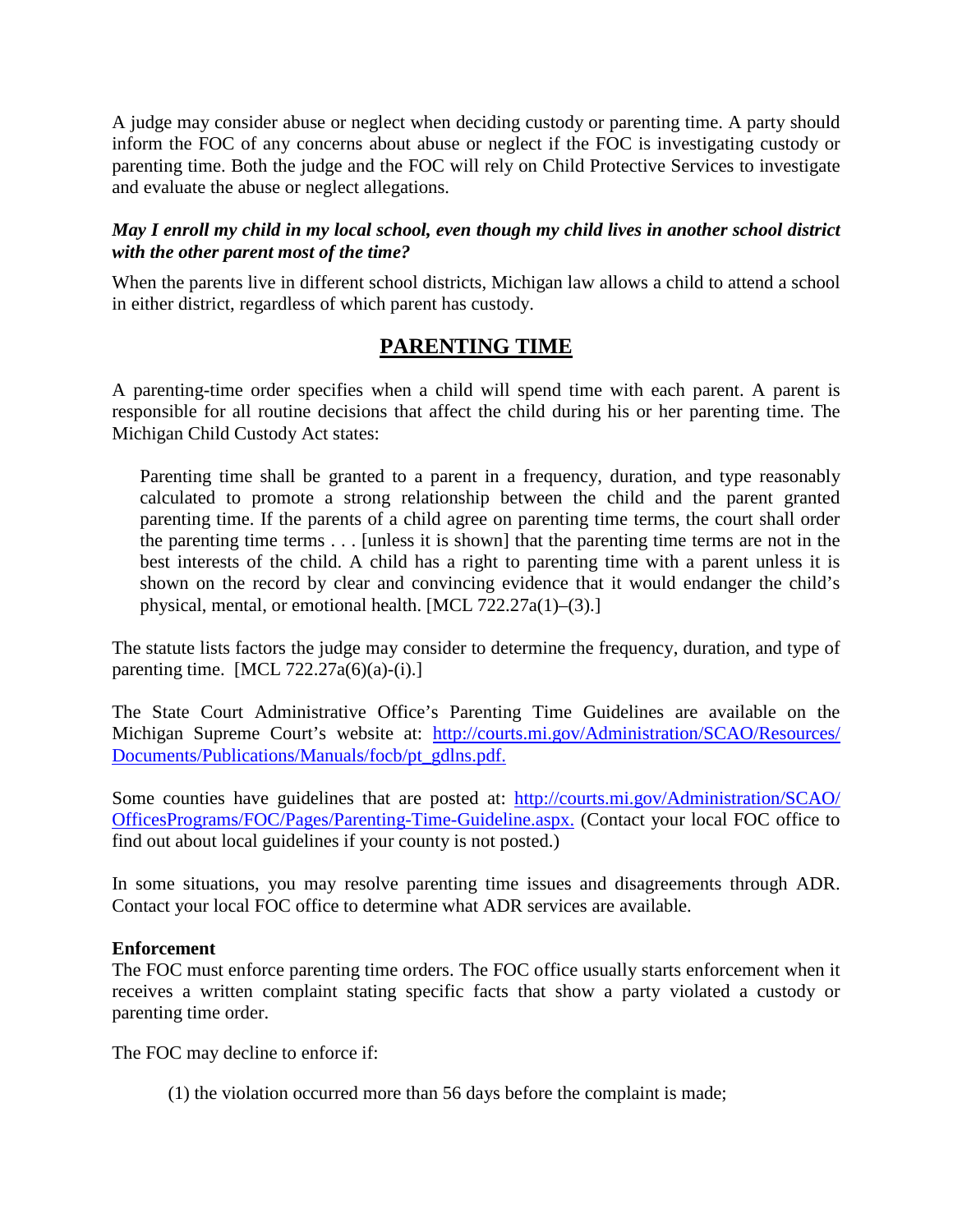(2) the complaining party previously made two or more complaints that the court found unwarranted and the complaining party has failed to pay the costs assessed in those proceedings; or

(3) the court order does not have an enforceable parenting-time provision.

The FOC starts enforcement by sending a copy of the written complaint to the other party within 14 days after the FOC receives the complaint. If the FOC finds the court's order has been violated, the FOC may:

- Apply "makeup" parenting time.
- Ask the court to decide if the party who is accused of denying parenting time is in contempt.
- File a motion to modify parenting time provisions.
- Schedule mediation, depending on the type of ADR services available in your county.
- Schedule a joint meeting with the parties.

#### **Modification Motions**

A party may file a motion to change the parenting time order. The FOC office has forms and instructions to file this type of motion. Parties may want to hire an attorney to assist them.

<span id="page-12-0"></span>Even if the parties agree to a change, the current order remains in effect until the judge signs a new order and it is filed with the court clerk.

## **Frequently Asked Questions About Parenting Time**

#### *My order states I have "reasonable" parenting time. What does this mean?*

A 'reasonable' parenting time order assumes you and the other parent will agree to a parentingtime schedule.

If you and the other parent cannot agree on a "reasonable parenting time" schedule, you may:

- Ask the other parent to agree to attend ADR with the FOC.
- Ask the FOC whether the order is specific enough to allow the office to help.
- File a motion on your own or contact an attorney.

#### *I would like to change my parenting time schedule. What can I do?*

First, ask the other parent to agree to a change. Remember that the agreement, by itself, is not enforceable; it must first be converted into a new court order.

If no agreement is possible, you may file a motion asking the court to order a new schedule. You may file the motion on your own, or have an attorney file it for you.

The forms to change your parenting time are at: [http://courts.mi.gov/Administration/SCAO/](http://courts.mi.gov/Administration/SCAO/%20Forms/courtforms/domesticrelations/custody-parentingtime/foc65.pdf)  [Forms/courtforms/domesticrelations/custody-parentingtime/foc65.pdf](http://courts.mi.gov/Administration/SCAO/%20Forms/courtforms/domesticrelations/custody-parentingtime/foc65.pdf) and [http://courts.mi.gov/](http://courts.mi.gov/%20Administration/SCAO/Forms/courtforms/domesticrelations/custody-parentingtime/foc65.pdf# search="parenting time changes") [Administration/SCAO/Forms/courtforms/domesticrelations/custody-parentingtime/foc65.pdf#](http://courts.mi.gov/%20Administration/SCAO/Forms/courtforms/domesticrelations/custody-parentingtime/foc65.pdf# search="parenting time changes") [search="parenting time changes"](http://courts.mi.gov/%20Administration/SCAO/Forms/courtforms/domesticrelations/custody-parentingtime/foc65.pdf# search="parenting time changes")**.**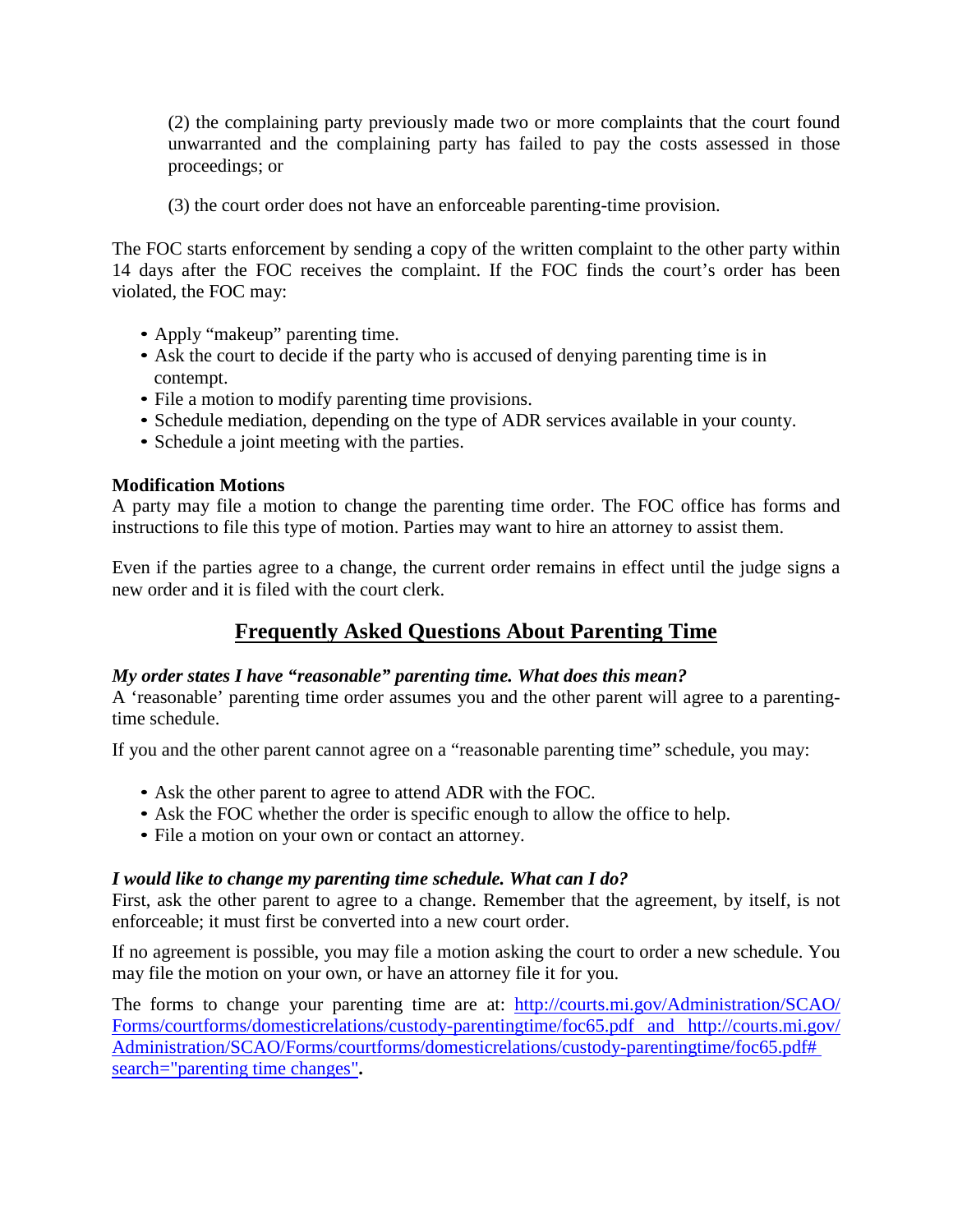#### *The other parent is not paying child support. Do I have to allow parenting time?*

Yes. You must continue to obey the parenting-time order. Ask the FOC to enforce child support (see *Enforcement Methods* later in this document).

#### *The other parent is not sending or returning clothes or other items our child uses during parenting time. Can the FOC do something about that?*

The FOC can only enforce the court's orders. If your court order does not say anything about transferring clothes or other items, try to work it out with the other parent. If that is unsuccessful, you may file a motion requesting a new order to require the other parent to transfer clothes or other items along with your child.

#### *The other parent is not following the parenting-time order. What can I do?*

File a written complaint with the FOC (see *Parenting Time Enforcement*). Your complaint should state facts explaining how the other parent is not following the order. Some FOCs have a form to file a parenting time complaint. Contact your local FOC to find out how to proceed.

#### *If I believe that the other parent is under the influence of alcohol or drugs, do I have to let the children go with that other parent for parenting time?*

If you do not follow the court order, the court may order you to explain your decision to the court at a hearing to decide whether you are in contempt of court. At the hearing, you can explain why your decision was in the best interests of the children. If the judge agrees, you will not be held in contempt.

#### *The other parent will not let me telephone, e-mail, or text my children. What can the FOC do?*

The FOC can only enforce the court's orders. If your court order does not provide for telephone calls, e-mails, or texting, try to negotiate an agreement with the other parent. You can also ask your FOC office how to proceed. You also may file a motion asking the court to modify the order to require that you be allowed to call, e-mail, or text your children.

#### *I think my child is being abused during parenting time. What should I do?*

Report your concerns to the DHHS Children's Protective Services (CPS) at 1-855-444-3911. In Wayne County, call 800-716-2234.

The FOC cannot investigate abuse or neglect allegations, nor can it remove children from a person; only CPS can do that.

#### *My child does not want to spend time with the other parent. What can I do?*

Parents must obey court orders regardless of the child's age and preferences. Each parent must try to promote a positive relationship between the child and the other parent. You may want to try the following:

- Work out a different arrangement with the other parent.
- Seek counseling for you, your child, and/or suggest that the other parent does the same.
- Contact the FOC and request alternative dispute resolution.
- File a motion asking the court to change your parenting-time order.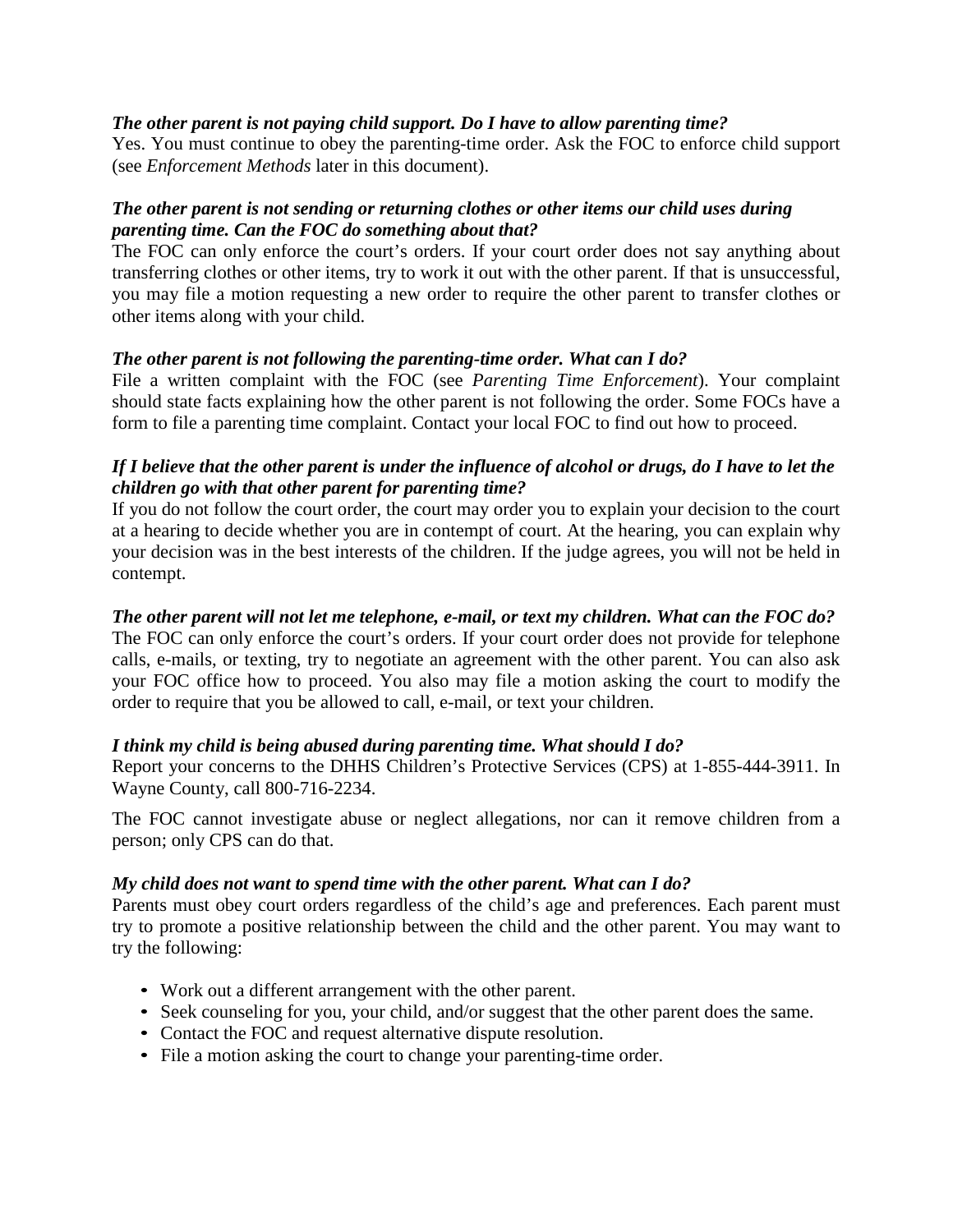#### *The other parent refuses to see our children. What can the FOC do?*

<span id="page-14-0"></span>The FOC cannot force a parent to see his or her children. To promote a positive relationship with the children and the other parent, you may wish to consider counseling, mediation, or filing a motion to change the parenting-time order.

#### **SUPPORT**

The Office of Child Support, the Prosecuting Attorney's office, and the Friend of the Court offices work together with both parents to establish and enforce child support orders.

A "support order" is any court order for a party to pay:

- Child support.
- Spousal support (formerly called "alimony").
- Medical, dental, and other health care expenses for the child(ren).
- Confinement/birthing expenses.
- Child care expenses.
- Educational expenses.

All support orders state an amount due on the first day of each month. Support is past due if not paid by the last day of the month. When an order starts after the first day of a month, support is prorated for the partial month. Support will end on the last day of the month stated in the order.

#### **Changing a Child Support Order**

The FOC must review child support orders automatically once every 36 months if the child or the parent receives public assistance. In other cases, the FOC conducts a review on a party's written request, but not more often than once every 36 months, unless the party proves a substantial change in circumstances. The court can also order the FOC to review support. After reviewing the support, the FOC will ask the court to change the order if a change is warranted. As part of its review, the FOC may request information such as a parent's earnings, details of any health care coverage, tax refunds, and job or education history.

#### **Threshold for a Friend of the Court Motion to Modify the Support Order**

The FOC will ask the court to change the support payment if the difference between the current support and the amount determined by the child support formula (using the party's most recent income data) is at least 10 percent or \$50.00 per month, whichever is greater. If the difference is less than the minimum threshold, the FOC is not required to request a change.

#### **Party's Motion to Modify the Support Order**

Merely notifying the FOC that one parent's financial situation has changed cannot automatically change the ordered support amount. A party who needs an immediate change in the support amount should file a court motion requesting the change. Forms to file a motion are at: [http://courts.mi.gov/Administration/SCAO/Forms/courtforms/domesticrelations/support/foc50.p](http://courts.mi.gov/Administration/SCAO/Forms/courtforms/domesticrelations/support/foc50.pdf) [df.](http://courts.mi.gov/Administration/SCAO/Forms/courtforms/domesticrelations/support/foc50.pdf) The FOC provides forms and instructions for this type of motion without the assistance of an attorney, but the FOC cannot complete the motion for the party. A party may also hire an attorney to file a modification motion.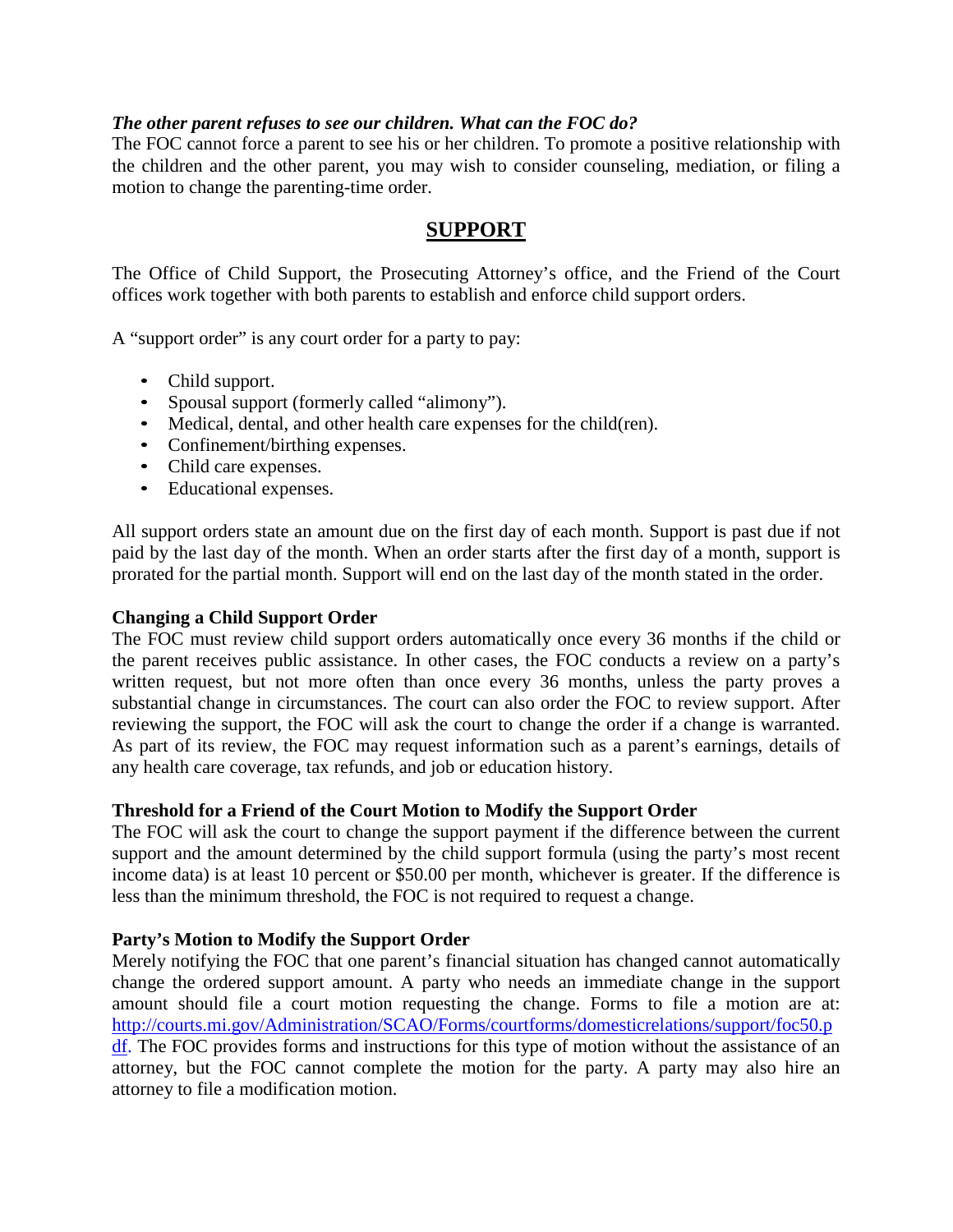#### **Retroactive Modification of Support Generally Not Allowed: Exception**

A change in child support generally cannot apply to any time before the date that the motion for a change was filed unless a party intentionally fails to report an income change to the FOC or has misrepresented his or her income.

#### <span id="page-15-0"></span>**CHILD SUPPORT FORMULA**

Federal and state law requires the court to use a formula to set child support. That formula considers the parents' incomes and other factors. The court may set a different support amount, but only if the judge explains in writing or during a court hearing why the formula amount is unjust or inappropriate. For more information about the child support formula, see *Facts about the Michigan Child Support Formula* (PSA 24) at [http://courts.mi.gov/Administration/SCAO](http://courts.mi.gov/Administration/SCAO%20/Resources/Documents/Publications/pamphlets/focb/PSA24-Text.pdf) [/Resources/Documents/Publications/pamphlets/focb/PSA24-Text.pdf.](http://courts.mi.gov/Administration/SCAO%20/Resources/Documents/Publications/pamphlets/focb/PSA24-Text.pdf)

The Michigan Child Support Formula is online at the Michigan Supreme Court's website: [http://courts.mi.gov/Administration/SCAO/Resources/Documents/Publications/Manuals/focb/20](http://courts.mi.gov/Administration/SCAO/Resources/Documents/Publications/Manuals/focb/2013MCSF.pdf) [13MCSF.pdf.](http://courts.mi.gov/Administration/SCAO/Resources/Documents/Publications/Manuals/focb/2013MCSF.pdf)

#### **Payment Procedure**

Unless otherwise ordered, support payers must make their payments to the Michigan State Disbursement Unit (MiSDU). When the MiSDU receives a payment for an order, the MiSDU must forward the money to the payee within two business days.

In most cases the FOC automatically withholds support from a payer's wages or other income. A payer who pays the MiSDU directly should clearly identify the case number with the payment.

Once a year, parties may request the FOC to give them a free support account statement. Account information is always available through the MiSDU or online through MiChildSupport at: [https://micase.state.mi.us,](https://micase.state.mi.us/micaseapp/welcome.do) or by calling the FOC office that has the support order. MiSDU lists phone numbers by county at: [https://www.misdu.com/secure/GeneralInformation/IVR](https://www.misdu.com/secure/default.aspx) Phone [Numbers.aspx.](https://www.misdu.com/secure/default.aspx)

#### **Statutory Service Fees**

Michigan law requires the FOC to charge support payers a \$3.50 per month fee.

#### **Surcharge on Overdue Support (Arrears)**

Some overdue support cases have surcharges. Before 2011, surcharges were automatic. Those surcharges are still enforceable. As of January 1, 2011, automatic surcharges stopped but the court can order a surcharge as a sanction for failure to pay support.

#### **Automatic Support Enforcement**

When support payments are more than one month past due, the FOC must enforce them without waiting for a request for enforcement. Some enforcement begins immediately, including income withholding and health insurance coverage.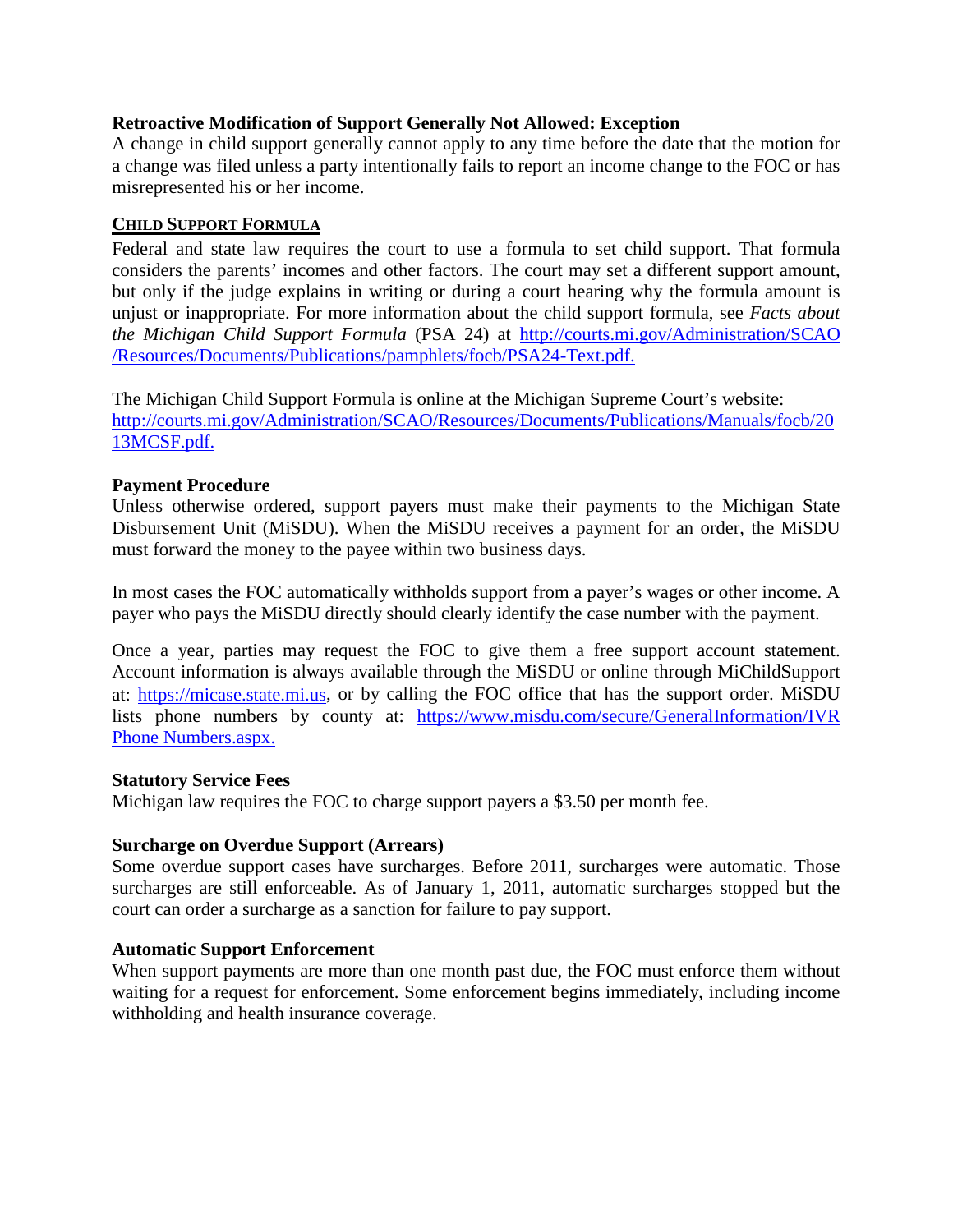#### <span id="page-16-0"></span>**SUPPORT ENFORCEMENT**

The FOC has several ways to collect support. They include:

#### *Immediate Income Withholding*

As soon as a support order enters, the FOC can have the support payer's employer (or other income source, such as social security, unemployment compensation, or workers' compensation) withhold the support from the payer's income and send it to the MiSDU. The source of income may charge the payer a fee. The FOC can adjust income withholding (usually by increasing) to pay arrears on the case. The FOC office must first send the payer a notice of arrearage so the payer can ask for a hearing on the arrearage payment amount. Income withholding cannot exceed 50 percent of the payer's disposable earnings.

Support orders must provide for immediate income withholding unless the court does the following:

- Makes a written finding that income withholding is not in the child's best interests.
- Finds all previously ordered support has been paid on time.
- Requires the payer to keep the FOC informed of the payer's source of income's name, address, and telephone number, and information about any health care coverage the payer maintains or the payer's employer offers.

#### *Contempt of Court (Show Cause Hearing)*

The FOC or a party may begin a civil contempt action against the payer who does not timely pay support. The court will order the payer to appear in court and "show cause" why the court should not find the payer "in contempt of court." The court may issue a warrant to arrest a payer who fails to attend a show cause hearing. The court may order any of the following for a person who is in contempt of court: a fine up to \$100.00, a suspended license, participation in a work activity or community corrections program, FOC supervision, lump sum or other payments, and/or a jail sentence of up to 45 days (90 days for a second offense) until the payer makes a payment.

For more information about contempt proceedings, see *Show Cause Proceedings in Domestic Relations Cases* (PSA 25) at: [http://courts.mi.gov/Administration/SCAO/Resources/](http://courts.mi.gov/Administration/SCAO/Resources/%20Documents/Publications/pamphlet)  [Documents/Publications/pamphlet](http://courts.mi.gov/Administration/SCAO/Resources/%20Documents/Publications/pamphlet) [s/focb/PSA25-Text.pdf.](http://courts.mi.gov/Administration/SCAO/Resources/Documents/Publications/pamphlets/focb/PSA25-Text.pdf)

#### *Income Tax Intercept*

The FOC may collect support from a payer's federal and/or state income tax refund. The payer must owe at least \$150 in past-due support to the state, or \$500 in past-due support to the family for federal tax offsets and \$150 (to the state or the family) for state tax offsets.

Federal tax refunds first pay any past-due child support owed to the state. This is because the family is currently receiving cash assistance, or has received cash assistance in the past. If the family never received cash assistance, or there is no past-due support owed to the state, then all collections from federal tax refunds pay past-due support owed to the family.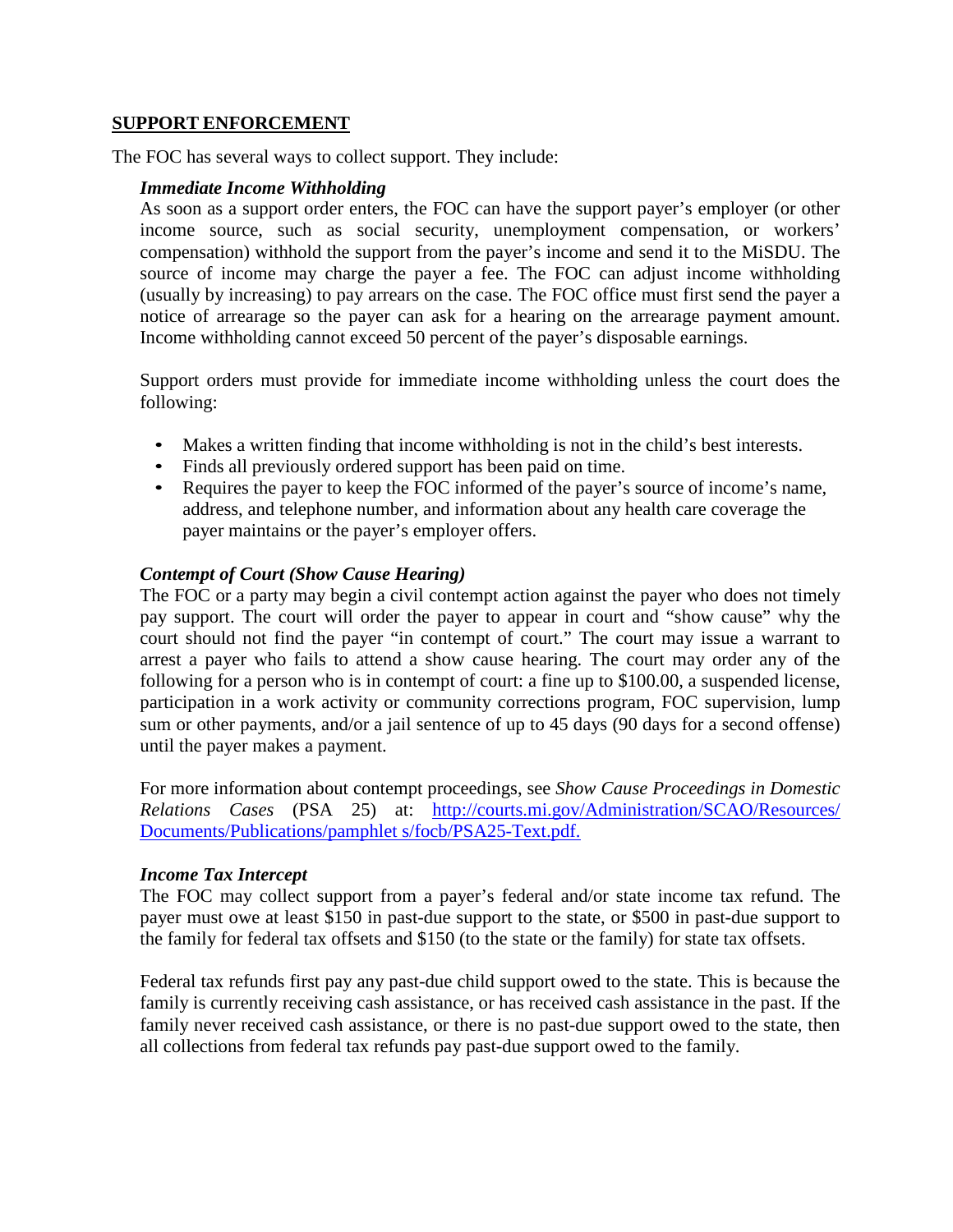For more tax intercept information, see *Tax Refund Offset Program* (PSA 13) at: [http://courts.mi.gov/Administration/SCAO/Resources/Documents/Publications/pamphlets/fo](http://courts.mi.gov/Administration/SCAO/Resources/Documents/Publications/pamphlets/focb/PSA13-Text.pdf) [cb/PSA13-Text.pdf.](http://courts.mi.gov/Administration/SCAO/Resources/Documents/Publications/pamphlets/focb/PSA13-Text.pdf)

#### *Criminal Nonpayment of Support*

Failure to pay child support is a federal and state crime. The FOC does not bring felony charges. Michigan law is prosecuted by county prosecutors or the Attorney General. Federal law is prosecuted by the United States Attorney's office.

#### *Passport Suspension/Denial*

The U.S. State Department reviews passport applications to see if past-due child support is owed. Passport applications may be denied if the paying parent is at least \$2,500 past due and is not making payments agreed upon in a payment plan.

#### *Drivers and Recreational License Suspension*

The county may suspend driver's licenses, occupational licenses, and recreational/sporting licenses of parents who are at least two months behind in paying their child support obligations, are not making payments agreed upon in a payment plan, or fail to appear for a show cause hearing. An occupational license from a state, county, or municipal board or agency is required for some occupations, professions, or vocations (for example, electricians, realtors, barbers, plumbers). Recreational and sporting licenses include hunting, fur harvesting, or noncommercial fishing licenses.

#### *Liens on Real Property*

If a parent is more than two months behind in child support payments, the FOC can place a lien on the payer's property. That property can be sold to pay the past-due child support. Liens restrict the property owner's ability to transfer property until the debt has been paid.

#### *Credit Reporting*

Lenders often obtain a person's credit report to decide whether to approve a loan or other credit to the person. If the credit report shows untimely support payments or a large past-due amount, the lender may deny the person a loan or other credit.

For more information about enforcement remedies, see: Friend of the Court Enforcement of Domestic Relations Orders (PSA 27) at: [http://courts.mi.gov/Administration/SCAO/](http://courts.mi.gov/Administration/SCAO/Resources/Documents/Publications/pamphlets/focb/PSA27-Text.pdf) Resources/ [Documents/Publications/pamphlets/focb/PSA27-Text.pdf](http://courts.mi.gov/Administration/SCAO/Resources/Documents/Publications/pamphlets/focb/PSA27-Text.pdf) and Information about Using Liens to Obtain Past Due Suppor*t* (PSA 23) at: [http://courts.mi.gov/Administration/SCAO/Resources/](http://courts.mi.gov/Administration/SCAO/Resources/%20Documents/Publications/pamphlets/focb/PSA23-Text.pdf)  [Documents/Publications/pamphlets/focb/PSA23-Text.pdf.](http://courts.mi.gov/Administration/SCAO/Resources/%20Documents/Publications/pamphlets/focb/PSA23-Text.pdf)

#### **Health Care Enforcement**

The court may order one or both parents to provide health insurance for the children. If a parent disobeys a court order for the parent to obtain health insurance from an employer, the FOC will send a medical support notice to the parent's employer. The employer then must enroll the children in the employer's plan and deduct the premiums from the parent's wages.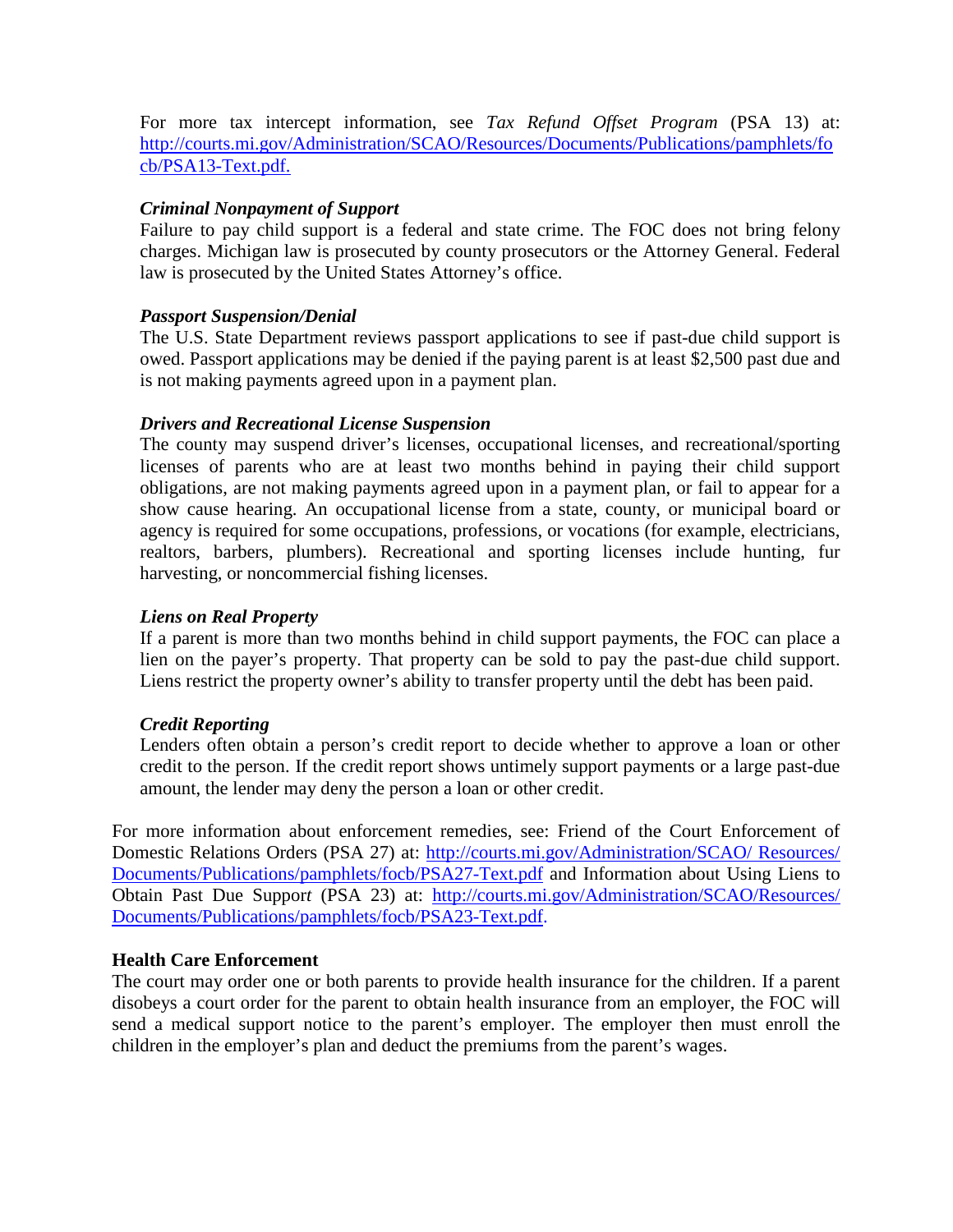Court orders require the parents to reimburse each other for part of their children's uninsured health expenses. If a parent fails to pay his or her share, the FOC will help collect it if the following four conditions are satisfied:

- (1) The amount exceeds the annual ordinary amount in the order, or the requesting parent is the support payer.
- (2) One parent requests payment from the other parent within 28 days after receiving an insurer's determination that an expense is not covered.
- (3) The other parent does not pay within 28 days of the request for payment.
- (4) The FOC's assistance is requested within one year after incurring the expense, or within six months after the insurer has denied coverage, or within six months after the other parent fails to pay as required.

If a parent submits a request to the FOC that meets those four requirements, the FOC will notify the other parent of the amount due. If the parent does not object within 21 days, the unpaid amount becomes a support arrearage subject to any of the enforcement processes summarized earlier. If the parent objects, the FOC must schedule a hearing to decide how to pay the amount that the health insurer did not pay.

If the court does not order health insurance, coverage might be available through MI-Child or Medicaid programs. Find more information about Medicaid programs online at: [http://www.michigan.gov/mdch/0,4612,7-132-2943\\_4860---,00.html.](http://www.michigan.gov/mdch/0%2C4612%2C7-132-2943_4860---%2C00.html)

#### **Intergovernmental Cases**

An intergovernmental case is where the child and a parent live in different states, countries, or Tribal nations.

The obligation to pay child support does not end when a party no longer lives in Michigan. Both parents must notify the FOC whenever they relocate. The support payer must continue to pay support and the FOC must continue to enforce the court order.

If a support payer no longer resides in Michigan and stops paying as ordered, other states (and some foreign countries) may enforce the Michigan courts' support orders. Every state passed the Uniform Interstate Family Support Act (UIFSA) that allows a court in another state to withhold the payer's income, enforce the order, set or modify a support order, or help find the payer's assets. Several other countries have agreed to work together in child support matters.

Under UIFSA, the state that issues the original order is the only state that can change the order as long as one of the parties or a child still lives there. If no party or child still lives in the state that issued the order, the person who wants it changed must ask the state where the other parent lives to change it.

For more information, see *The Uniform Interstate Family Support Act* (UIFSA) (PSA 29) located at**:** [http://courts.mi.gov/Administration/SCAO/Resources/Documents/Publications/pamphlets/](http://courts.mi.gov/Administration/SCAO/Resources/Documents/Publications/pamphlets/%20focb/PSA29-Text.pdf)  [focb/PSA29-Text.pdf.](http://courts.mi.gov/Administration/SCAO/Resources/Documents/Publications/pamphlets/%20focb/PSA29-Text.pdf)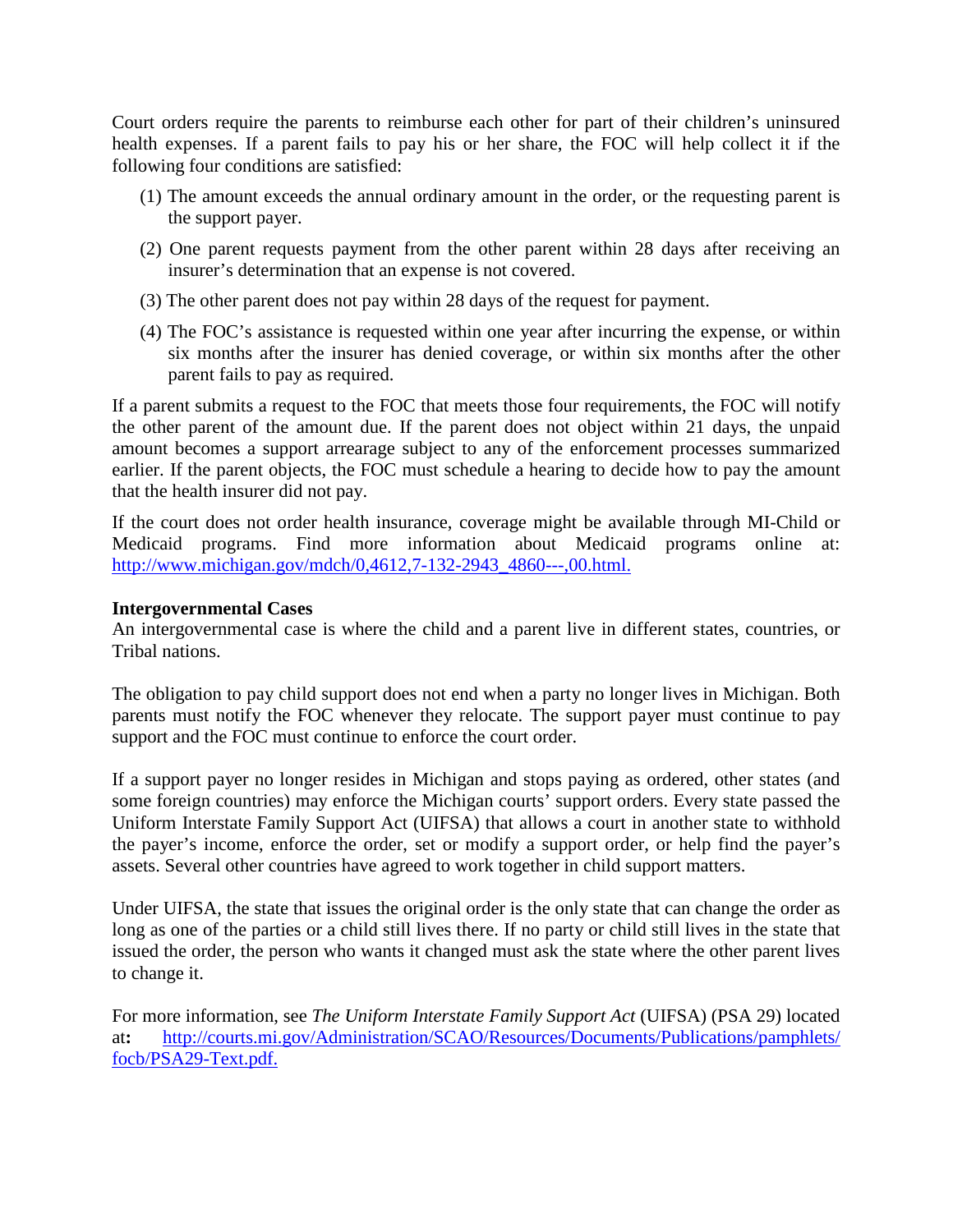## **Frequently Asked Questions about Support Orders and Payments**

#### <span id="page-19-0"></span>*What is child support?*

Child support is money a parent pays to help meet the child's needs when the parent is not living with the child. The court may order support in  $a(n)$ :

- Divorce.
- Paternity action.
- Child custody action.
- Family support action.
- Intergovernmental action.

#### *Who can receive child support?*

A person can receive child support if all of the following apply:

- (S)he is the minor child's parent or has responsibility for a minor child.
- The minor child lives in the person's home.
- The child is financially dependent on that person.
- One or both of the child's parents do not live with the child.
- The court has ordered a child support payment.

#### *Do I need an attorney to get a support order?*

No, but you are expected to understand court rules and state laws if you act on your own.

#### *How do I get an order for child support?*

A party must first file a complaint asking the court to enter a child support order. If both parties agree to a support amount determined by the child support formula, they can sign an agreement. Once the judge signs that agreement (on a Uniform Support Order), it becomes the court's support order. If the parties do not agree to follow the formula, the judge will determine the appropriate support amount.

You may visit DHHS's website for more information on how to get a child support order at [http://www.michigan.gov/DHHS/0,4562,7-124-5528\\_61204\\_41277---,00.html.](http://www.michigan.gov/dhs/0%2C4562%2C7-124-5528_61204_41277---%2C00.html)

#### *May I receive child support after my child reaches age 18?*

Child support can continue up to age 19 1/2 if the child attends high school on a full-time basis with a reasonable expectation of graduating, and the child continues to reside on a full-time basis with the person who receives the support payments. Effective December 28, 2009, support orders include the specific date when support will end.

#### *If I have been paying child support as required by the court's order but the other party will not allow me the order's parenting time, do I have to keep paying support?*

Yes. Parenting time and child support are enforced separately (see Parenting Time Enforcement).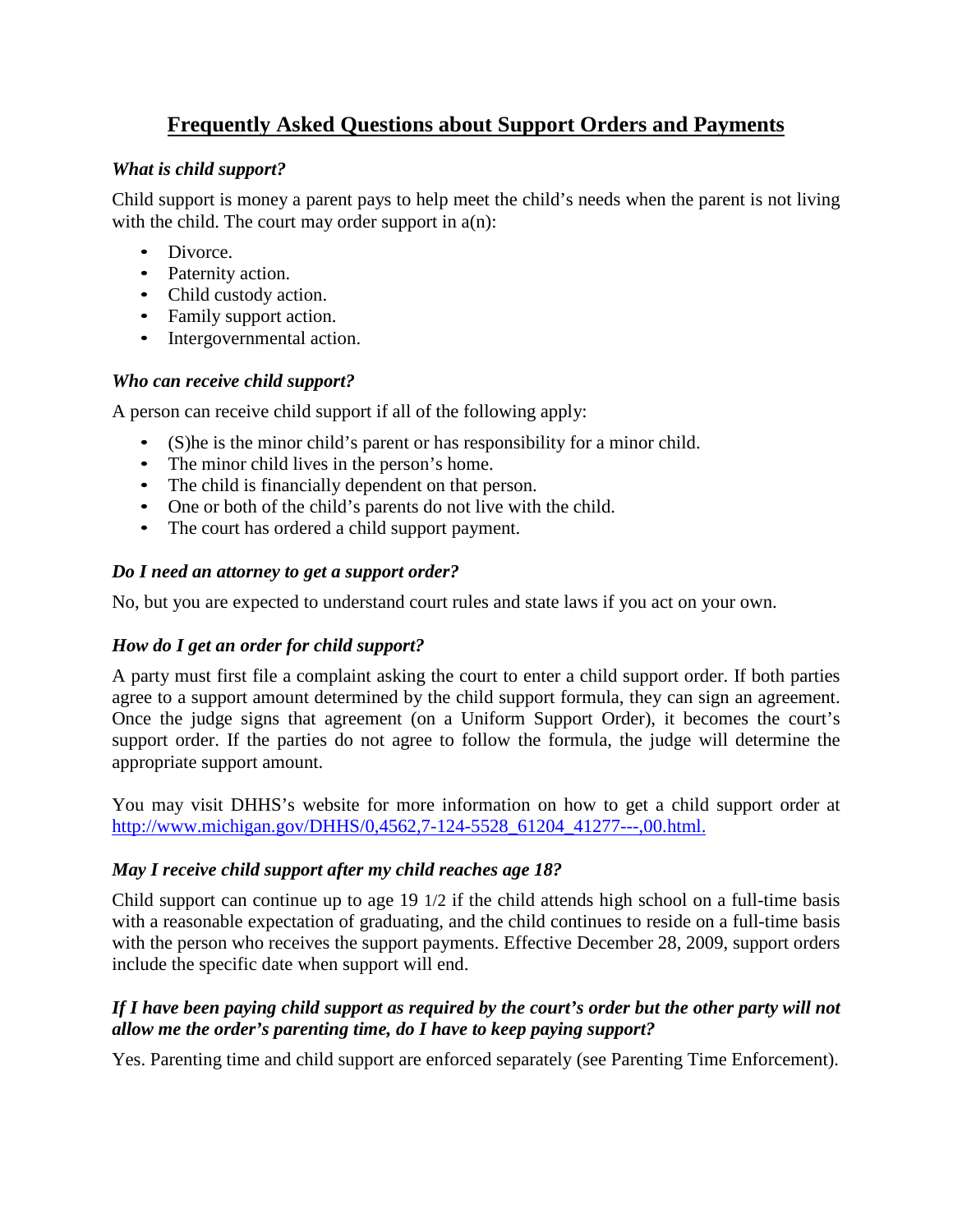#### *The other parent is not paying child support as ordered. What can I do?*

Contact the FOC for help if the other parent is more than one month behind on the support payments. You may also hire an attorney.

### *My court order says to pay support through the Michigan State Disbursement Unit (MiSDU). May I pay the other parent directly?*

No. A payer who pays the other party directly will not receive credit for the payments.

#### *Will the FOC make sure that child support money is spent on the children?*

No. The law does not let the FOC investigate how support payees spend child support. The court may change custody if you can show that the other party neglected the children.

#### *Will the court modify the child support order if the payer is in jail or prison?*

The FOC is required to review the order within 14 days of receiving notice that a parent has been incarcerated or released from incarceration, and recommend any necessary support changes.

#### *My license was suspended. How can I have it reinstated?*

If you comply with the court's orders (which may include paying off arrearages or setting up a payment plan), you must get a Compliance Certificate for License Reinstatement from the FOC, and pay a \$45.00 fee to the Clerk of Court.

#### *Who do I contact for more information***?**

For general child support information online, visit the Michigan Child Support website at: [http://www.michigan.gov/childsupport.](http://www.michigan.gov/childsupport)

If you have questions regarding paternity, contact your local prosecutor's office.

Direct questions regarding your case to your local FOC office. Phone numbers for local FOC offices are at [http://courts.mi.gov/self-help/directories/pages/trial-court-directory.aspx.](http://courts.mi.gov/self-help/directories/pages/trial-court-directory.aspx)

The State Court Administrative Office, Friend of the Court Bureau, phone: 517-373-5975, can answer judicial process questions.

## **THE FEDERAL IV-D CHILD SUPPORT PROGRAM**

#### <span id="page-20-0"></span>**THE FEDERAL IV-D CHILD SUPPORT PROGRAM**

Title Four, Part D of the Social Security Act (IV-D), establishes the federal child support program. The federal program sets requirements all states must meet to receive federal funding to find missing parents and their assets and to help parents establish paternity and child support. The federal program also: provides funding to help parents change orders when appropriate; enforce child support and orders; works with other states to enforce support; and collects and processesd child support payments.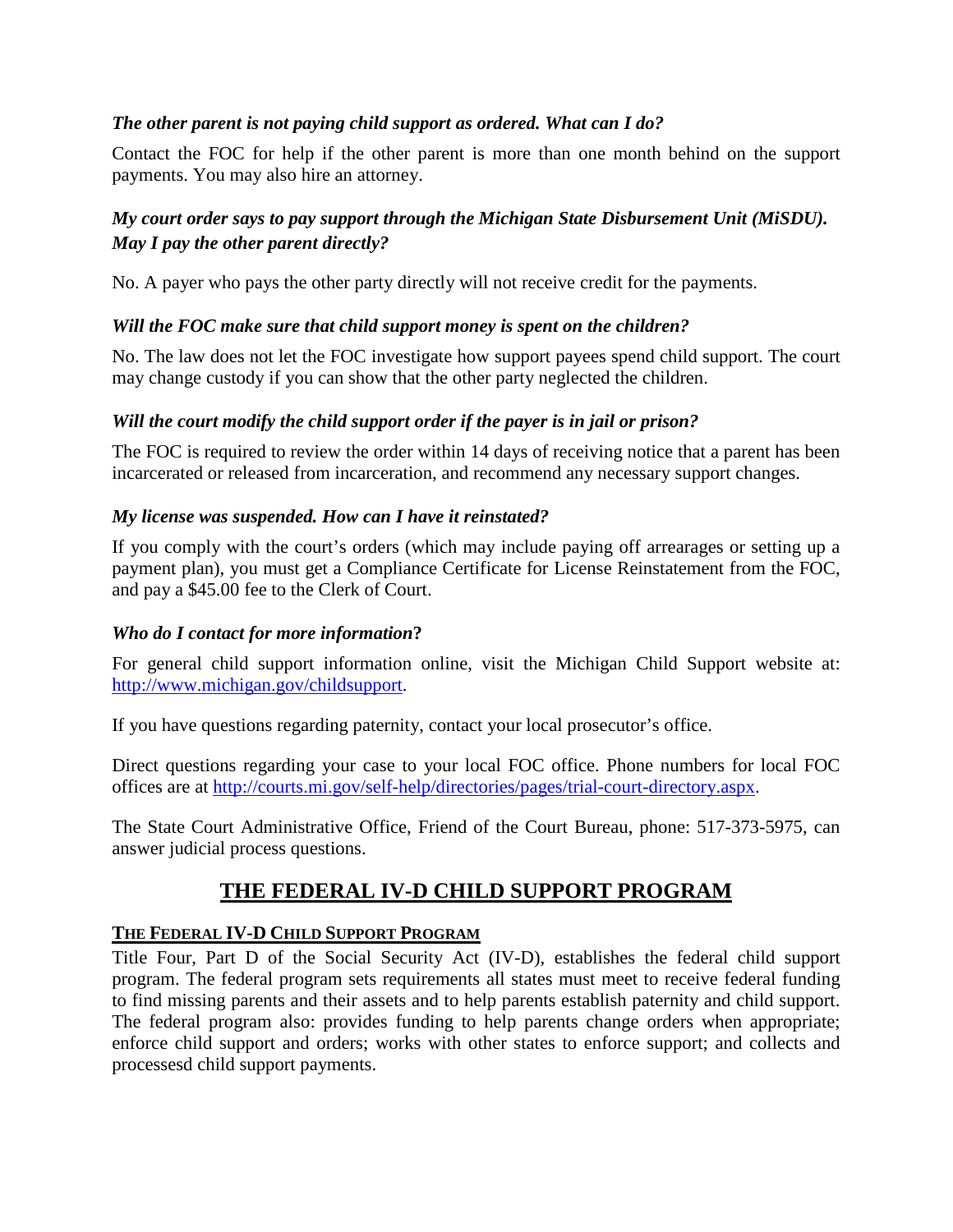Applying for IV-D Child Support Services. Persons who want to establish paternity or support, or collect child support may apply for IV-D child support services. A person may call the Office of Child Support, or visit a local DHHS office, prosecuting attorney's office, or friend of the court office to obtain an application. You can apply online at [www.michigan.gov/michildsupport.](http://www.michigan.gov/michildsupport) Parents who are not receiving public assistance may also sign up for IV-D services by using the form at [http://courts.mi.gov/](http://courts.mi.gov/%20Administration/SCAO/Forms/courtforms/domesticrelations/generalfoc/dhs1201d.pdf)  [Administration/SCAO/Forms/courtforms/domesticrelations/generalfoc/dhs1201d.pdf.](http://courts.mi.gov/%20Administration/SCAO/Forms/courtforms/domesticrelations/generalfoc/dhs1201d.pdf)

All IV-D applicants are entitled to receive *Understanding Child Support: A Handbook for Parents.* You may view the MiDHHS handbook online at: www.michigan.gov/documents/ dhs/DHS-PUB-748 209001 7.pdf or contact your local FOC or MiDHHS office for a paper copy.

<span id="page-21-0"></span>If you would like more information regarding the application process or establishment of a support case, contact the Office of Child Support at 866-540-0008.

## **MISCELLANEOUS QUESTIONS and ANSWERS**

#### **CHANGE OF DOMICILE/CHANGE OF LEGAL RESIDENCE**

#### *How do I get the court's approval to change the children's residence?*

A party who has joint custody with the other parent and does not already live 100 miles from the other parent and wishes to relocate over 100 miles away, may sign an agreement with the other parent to change residence. The agreement must be in the form of an order. If you and the other parent cannot agree, you may:

- Use the FOC's ADR services; or
- File a motion that asks the court to enter an order approving the change.

Notifying the FOC that you intend to move the children (or *filing* a motion requesting the court's approval) does not automatically allow you to move your children. You must obtain a court order approving the move.

#### **ENFORCEMENT OF JUDGE'S ORAL RULING**

*Why won't the FOC enforce what the judge said in court, even if it's not in the written order?* Only a written order is valid. If you think a written order does not say what the judge said in court, first speak to the person who prepared the order and request a change. If necessary, you can file a motion that asks the court to correct the order.

#### **PROPERTY SETTLEMENT**

*Can the FOC enforce my divorce judgment's property settlement provisions?* No. The FOC has no authority to enforce the court's property division order.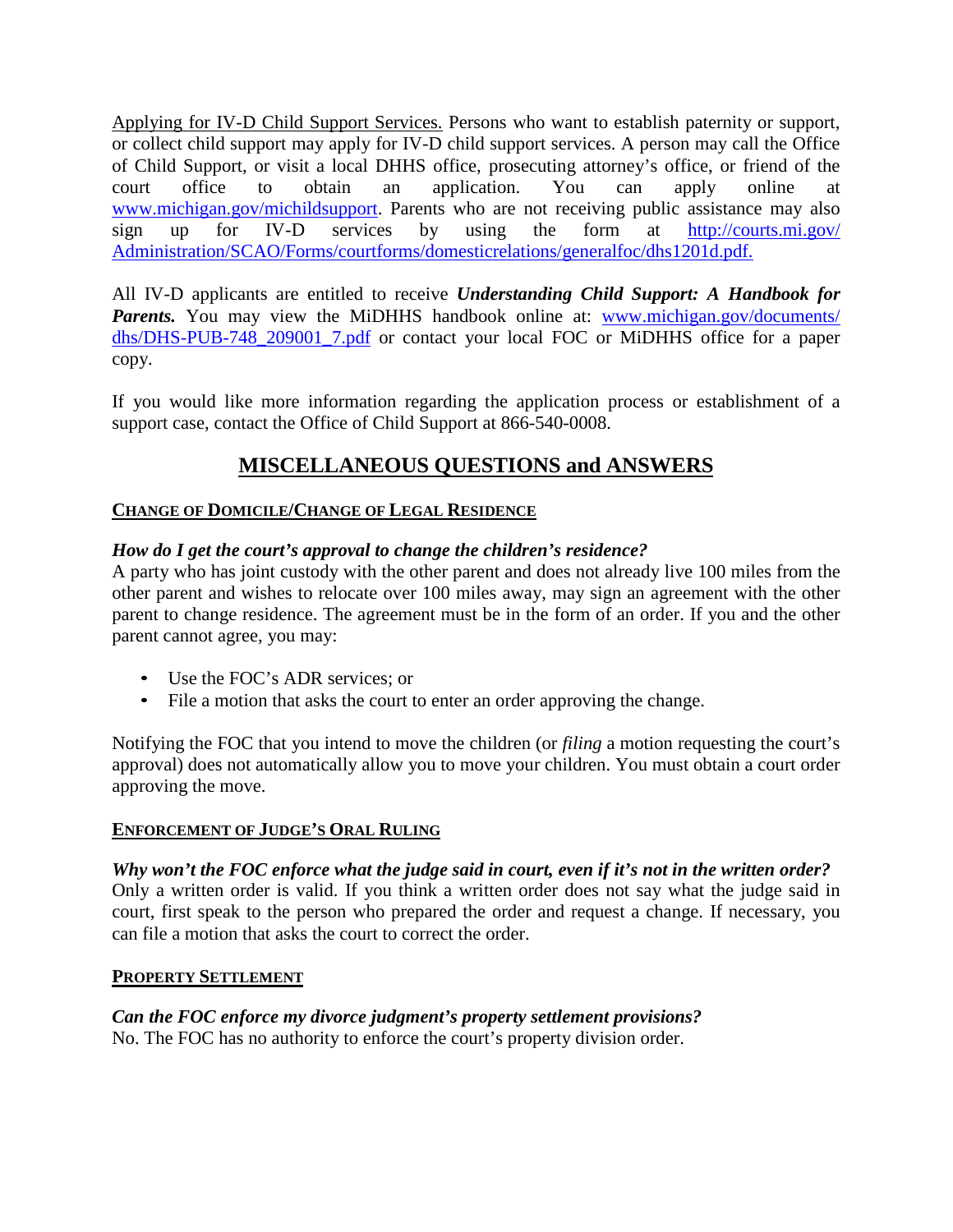#### **ACCESS TO FRIEND OF THE COURT RECORDS**

#### *May I review my FOC file?*

Parties and their attorneys can see most information in their FOC file. There are exceptions for certain confidential documents. *See* MCR 3.218. The FOC may charge a reasonable fee for copying records.

If the FOC office will not let you see its file, you may file a motion asking the court to allow you to see the file. *See* MCR 3.218 (G).

#### *May other persons see my FOC file?*

An FOC file is not public information. However, MCR 3.218 (B)–(F) allows certain individuals or agencies access to FOC files.

#### **ACCESS TO OTHER RECORDS**

#### *May I see my child's school, medical, and other records if my child lives with the other parent?*

Michigan law gives both parents the right to see certain records including medical, dental, school, and day care records. Both parents are entitled to receive advance notice of meetings that concern their child's education; however, the FOC cannot enforce that law. You may wish to consult an attorney if you are denied any of those rights.

#### **ADOPTIONS, MARRIAGES, AND MILITARY ENLISTMENTS – HOW THEY AFFECT CHILD SUPPORT**

#### *What happens to my child support order if my child is adopted, marries, or enters the military service?*

When any of these occur, the court can sign an order stopping support. You should provide copies of adoption orders, marriage records, or military service records to the court, and pay any overdue support.

#### **PARENT LOCATOR**

#### *Will the FOC help locate a missing parent?*

Yes. The state and federal governments have a "parent locator service" to locate a parent for any of the following purposes:

- To collect child support.
- To obtain or enforce a child custody or parenting time order.
- To enforce state or federal law prohibiting the unlawful taking or restraint of a child.

#### **PATERNITY ESTABLISHMENT**

#### *How do I establish my child's paternity (father)?*

A father may establish his paternity by signing an acknowledgement of paternity or by entering a court order. The Michigan Department of Health and Human Services (MDHHS) and the Prosecuting Attorney's (PA) Office work together to establish paternity. For more information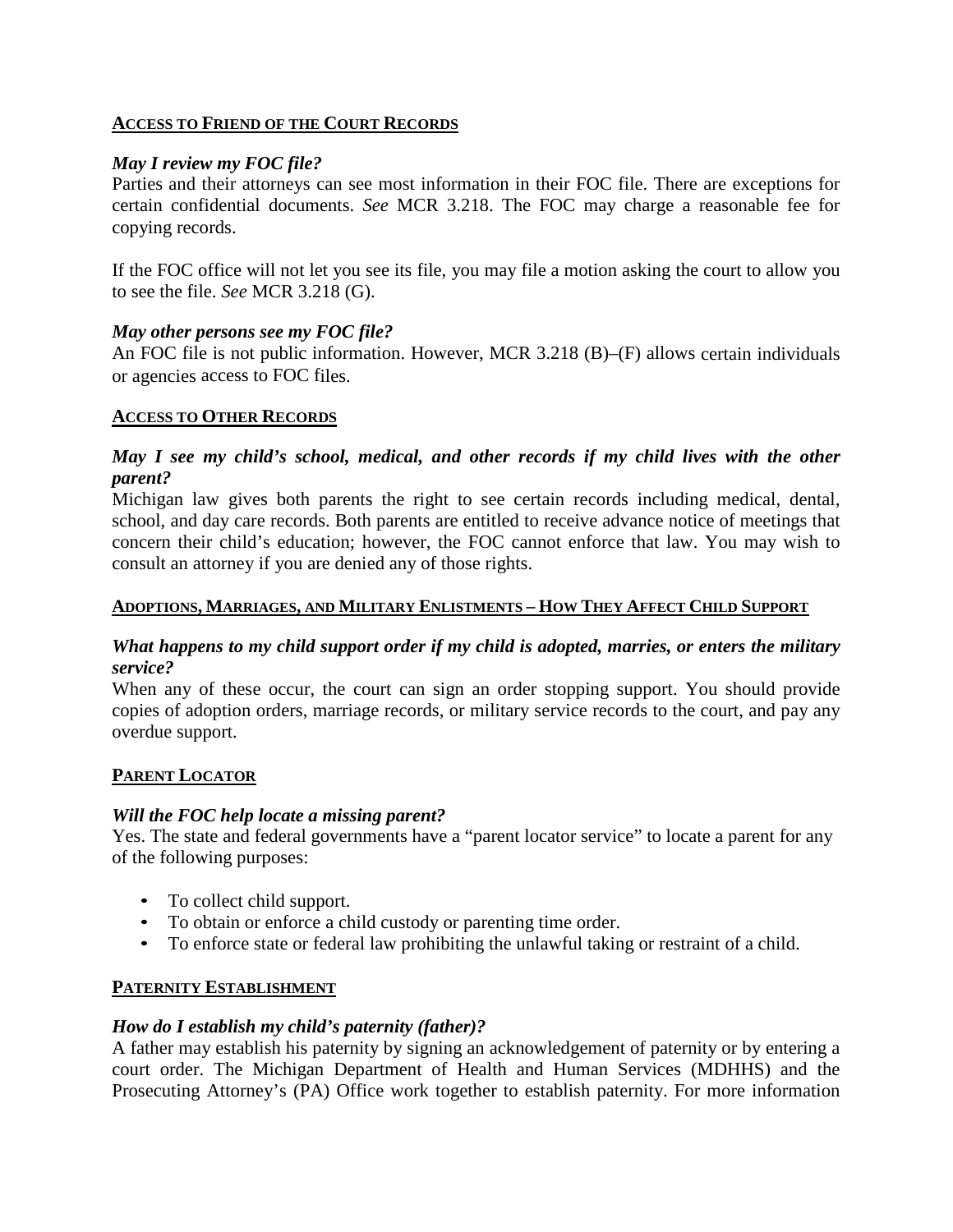regarding paternity establishment, please visit: [http://courts.mi.gov/Self-help/centercasetype/](http://courts.mi.gov/Self-help/centercasetype/%20Pages/Paternity.aspx)  [Pages/Paternity.aspx.](http://courts.mi.gov/Self-help/centercasetype/%20Pages/Paternity.aspx)

#### **CITIZEN ADVISORY COMMITTEE**

#### *What is a Citizen Advisory Committee and what does it do?*

Each county may appoint a Friend of the Court Citizen Advisory Committee (CAC). CACs make recommendations to the county board of commissioners and chief judge about the FOC office's performance and FOC services. A CAC may review a grievance filed with the CAC about FOC office operations. To find out if your county has an active CAC, please contact your local FOC.

#### <span id="page-23-0"></span>**COMPLAINTS ABOUT ATTORNEYS, JUDGES, OR THE FRIEND OF THE COURT**

#### *How do I file a complaint about the FOC?*

The Friend of the Court Act has a grievance process for parties to use to express concerns about an FOC office's operations or employees. A grievance cannot change the FOC's recommendation, a referee's recommendation, or a judge's decision.

There are two ways to file a grievance:

(1) A party may file a grievance about the FOC office's operations or employees with the local FOC office by writing a letter, using the heading "Grievance" or using a grievance form from the local FOC office or from the Michigan's One Court of Justice website at: [Administration/SCAO/Forms/courtforms/domesticrelations/generalfoc/foc1a.pdf.](http://courts.mi.gov/Administration/SCAO/Forms/courtforms/domesticrelations/generalfoc/foc1a.pdf)

Within 30 days, the FOC must investigate the grievance and respond in writing or explain why a response cannot be provided within that time. If a party is not satisfied with the FOC's response, the party may file the same grievance with the chief circuit court judge.

(2) A party may file a grievance about office operations (but not FOC employees) with the CAC. Because the committee's role is advisory, the meeting will be closed to the public. After the committee or subcommittee meets, it reports its findings to the chief judge and the county board of commissioners.

#### *How do I report misconduct of a judge or referee?*

The Judicial Tenure Commission (JTC) reviews allegations of judge or referee misconduct. The JTC Commission can recommend that the Michigan Supreme Court discipline a judge or referee who has acted unethically. However, the JTC is not a court; that means it cannot change a court order or a referee's recommendation. A party must either seek rehearing by the same court or file an appeal to change a court's decision.

If you wish to file a complaint about misconduct by a judge or referee, contact:

Judicial Tenure Commission Cadillac Place, Ste 8-450 3034 W. Grand Blvd. Detroit, Michigan 48202 313-875-5110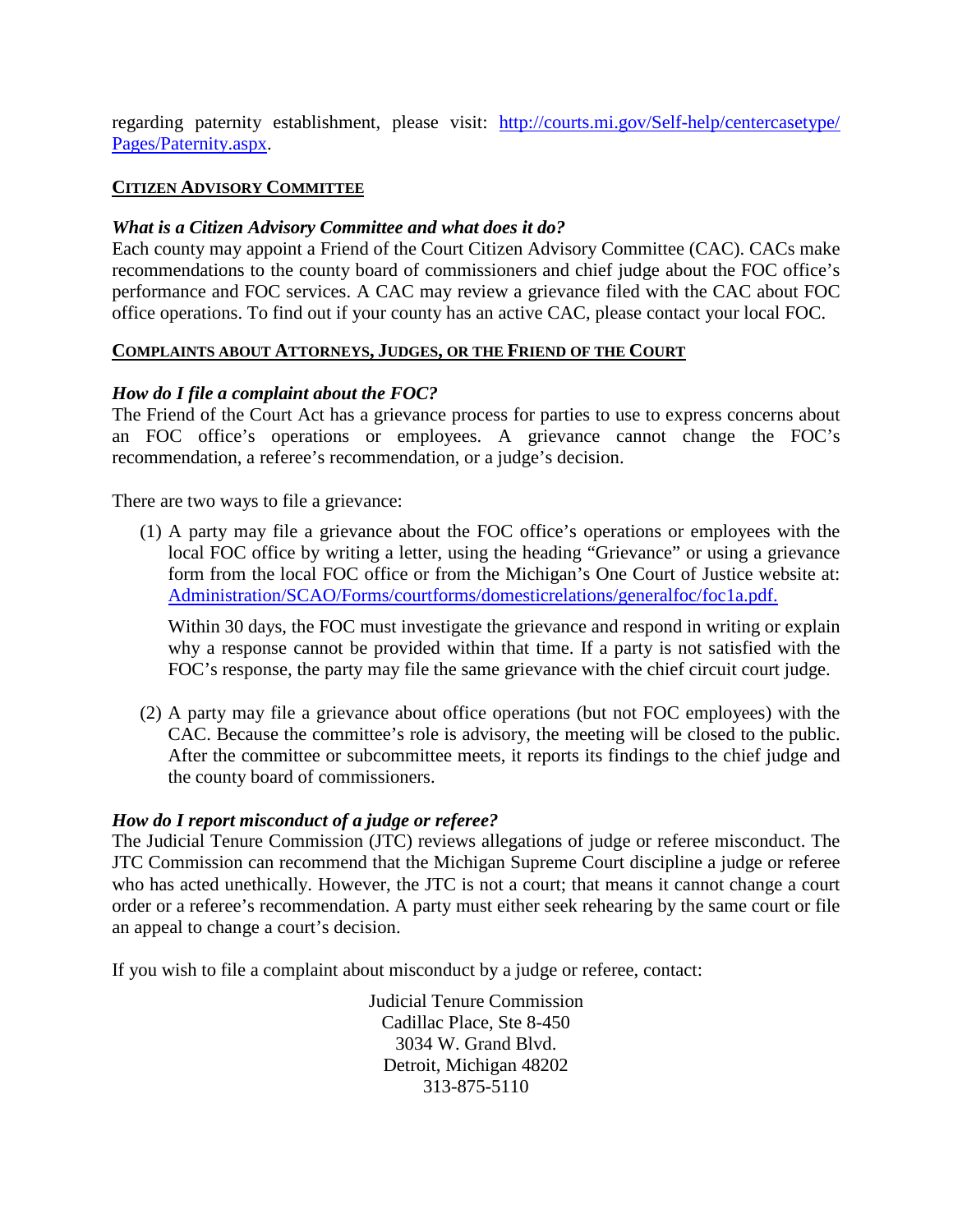#### *How do I file a complaint about an attorney?*

The Attorney Grievance Commission investigates attorney misconduct. To file a complaint against your attorney (called a "request for investigation"), contact:

> Attorney Grievance Commission Buhl Building 535 Griswold, Suite 1700 Detroit, MI 48226 313-961-6585 [www.agcmi.com](http://www.agcmi.com/)

#### **GLOSSARY OF FREQUENTLY USED TERMS**

<span id="page-24-0"></span>**Arrearage** – The total amount of support payments that are overdue.

**Bench Warrant** – A court order to arrest a person and bring that person before the court.

**Child Support** – The court-ordered payment of money for a child. Support may include medical, dental and other health care expenses, child care expenses, and educational expenses. Child support can include child care expenses when the child is less than 12 years old.

**Contempt of Court** – Failure to do what the court orders without a reasonable cause.

**Disbursement** – Paying out of collected child support funds.

**Domestic Relations Action** – Divorce, paternity, custody, parenting time, or support cases.

**Evidence** – Includes such things as the testimony of a witness, documents, or other items presented to a court to prove a fact.

**Extraordinary Health Care Expenses** – The support recipient's out-of-pocket expenses that exceed the children's ordered annual ordinary medical expense amount and any uninsured medical expense paid by the support payer.

**Department of Health and Human Services (DHHS)** – The state agency that provides public assistance to families and Child Protective Services.

**Friend of the Court** – In this handbook, "friend of the court" means the office that assists the circuit court's family division. The office investigates, makes recommendations, and helps enforce court orders that affect minor children. "Friend of the Court" also is the formal title of the person in charge of that office.

**Joint Custody** – Two types of joint custody may exist together or be combined:

• **Joint** *legal* **custody**: The children live primarily with one or both parents, although both parents participate in major decisions affecting the children.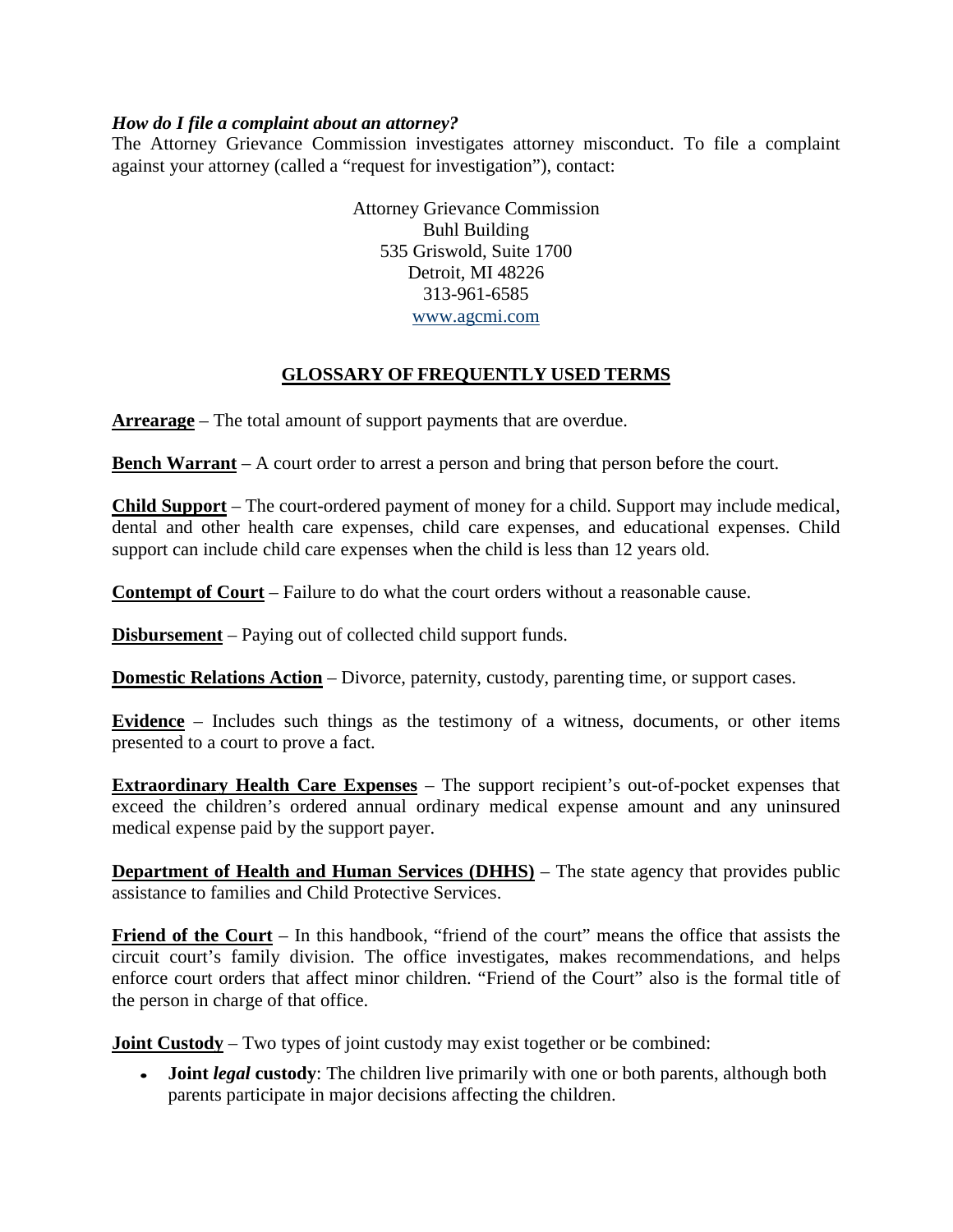• **Joint** *physical* **custody**: The children live with each parent for alternative periods.

**Motion** – A formal written request that a court take a specified action. A motion is sometimes called a "petition."

**Paternity** – Fatherhood; a legal father for a child.

**Payee** – The person or agency entitled to receive support payments (also known as "recipient").

**Payer** – The person who must pay support (also known as the "obligor").

**Public Assistance** – Cash assistance (FIP) provided under the social welfare act, medical assistance, child daycare (CDC), food assistance (FAP) to a parent, or if foster care is or was provided to a child who is the subject of the case.

**Residence** – The permanent home to which a person, even when temporarily living elsewhere, always intends to return.

**Show Cause Hearing** – The court hearing at which a person must respond to a charge that he or she violated a court order. Also known as a "Contempt of Court" hearing.

**Spousal Support** – Money paid to support a spouse or former spouse, (formerly called "alimony").

<span id="page-25-0"></span>**Summons** – A notice from the court that someone has sued you.

#### **STATE AND LOCAL AGENCIES**

Your FOC office may have a list of local human service organizations that can help you in ways that the FOC cannot. The list of agencies below may be able to assist you with your questions.

> **Department of Health and Human Services (DHHS)** 235 S. Grand Ave., P.O. Box 30037 Lansing, Michigan 48909 <http://www.michigan.gov/DHHS>

> **Cash, Food, Medical or Home and Burial Assistance** 1–855–275–6424 (1–855–ASK–MICH)

> > **Reporting Abuse/Neglect** 1–855–444–3911

**Domestic Violence Hotline** 1–800–799–7233